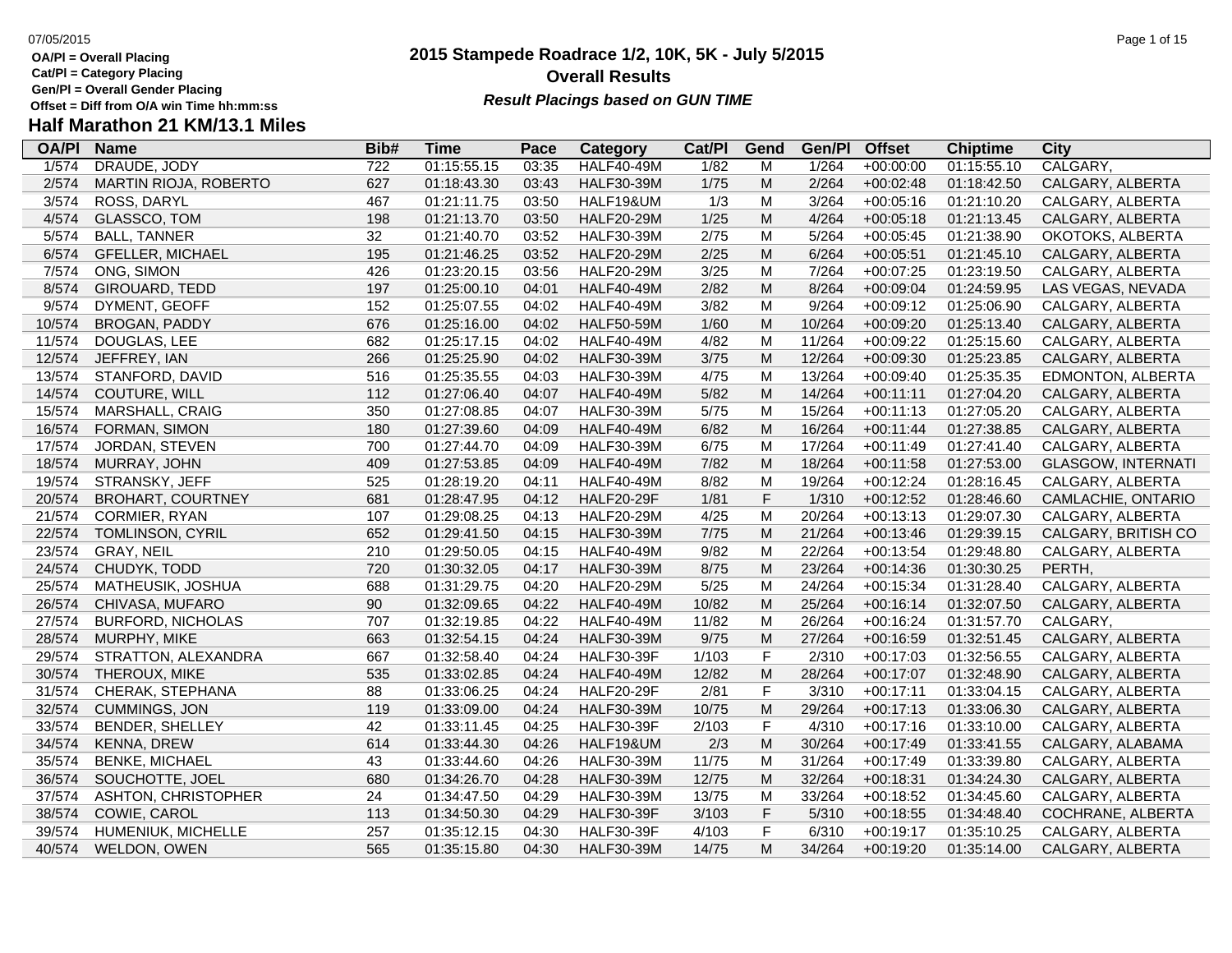**Cat/Pl = Category Placing**

**Gen/Pl = Overall Gender Placing**

## **2015 Stampede Roadrace 1/2, 10K, 5K - July 5/2015** 07/05/2015 Page 2 of 15 **Overall Results** Gen/PI = Overall Gender Placing<br>Offset = Diff from O/A win Time hh:mm:ss *Result Placings based on GUN TIME*

| <b>OA/PI</b> | <b>Name</b>             | Bib# | Time        | Pace  | Category          | Cat/PI | Gend        | Gen/Pl | <b>Offset</b> | <b>Chiptime</b> | City                 |
|--------------|-------------------------|------|-------------|-------|-------------------|--------|-------------|--------|---------------|-----------------|----------------------|
| 41/574       | ONG, YENSON             | 427  | 01:35:24.15 | 04:31 | <b>HALF20-29M</b> | 6/25   | M           | 35/264 | $+00:19:29$   | 01:35:13.00     | PETALING JAYA, INTEF |
| 42/574       | DOLL, JUSTIN            | 611  | 01:35:42.25 | 04:32 | <b>HALF30-39M</b> | 15/75  | M           | 36/264 | $+00:19:47$   | 01:35:31.80     | CALGARY, ALBERTA     |
| 43/574       | LEGARE, BENOIT          | 315  | 01:35:47.25 | 04:32 | <b>HALF30-39M</b> | 16/75  | M           | 37/264 | $+00:19:52$   | 01:35:40.80     | CALGARY, ALBERTA     |
| 44/574       | <b>WILSON, PAUL</b>     | 575  | 01:36:07.65 | 04:33 | <b>HALF30-39M</b> | 17/75  | M           | 38/264 | $+00:20:12$   | 01:35:57.00     | CALGARY, ALBERTA     |
| 45/574       | REID, BRIANNA           | 456  | 01:36:44.05 | 04:35 | <b>HALF30-39F</b> | 5/103  | F           | 7/310  | $+00:20:48$   | 01:36:41.95     | CALGARY, ALBERTA     |
| 46/574       | JOSH, EMILIE            | 271  | 01:36:51.55 | 04:35 | <b>HALF20-29F</b> | 3/81   | F           | 8/310  | $+00:20:56$   | 01:36:40.20     | EDMONTON, ALBERTA    |
| 47/574       | SCHNEE, CINDY           | 483  | 01:37:12.15 | 04:36 | <b>HALF50-59F</b> | 1/40   | $\mathsf F$ | 9/310  | $+00:21:17$   | 01:37:11.05     | CALGARY, ALBERTA     |
| 48/574       | KONZUK, JASON           | 640  | 01:37:31.95 | 04:37 | <b>HALF40-49M</b> | 13/82  | M           | 39/264 | $+00:21:36$   | 01:37:26.05     | CANMORE, ALBERTA     |
| 49/574       | DUNN, CHRIS             | 150  | 01:37:41.10 | 04:37 | <b>HALF30-39M</b> | 18/75  | M           | 40/264 | $+00:21:45$   | 01:37:36.95     | CALGARY, ALBERTA     |
| 50/574       | ROMANO, LYNSEY          | 464  | 01:37:55.70 | 04:38 | <b>HALF20-29F</b> | 4/81   | $\mathsf F$ | 10/310 | $+00:22:00$   | 01:37:53.20     | HINTON, ALBERTA      |
| 51/574       | FECTEAU, DAVID          | 171  | 01:38:10.30 | 04:39 | <b>HALF30-39M</b> | 19/75  | M           | 41/264 | $+00:22:15$   | 01:38:07.30     | PHILADELPHIA, PENNS  |
| 52/574       | HAGEN, NEIL             | 219  | 01:38:57.20 | 04:41 | <b>HALF50-59M</b> | 2/60   | M           | 42/264 | $+00:23:02$   | 01:38:45.50     | CALGARY, ALBERTA     |
| 53/574       | <b>GARRIES, RUSSELL</b> | 190  | 01:38:58.30 | 04:41 | <b>HALF40-49M</b> | 14/82  | M           | 43/264 | $+00:23:03$   | 01:38:55.15     | CALGARY, ALBERTA     |
| 54/574       | PARR, CHAD              | 630  | 01:39:00.60 | 04:41 | <b>HALF30-39M</b> | 20/75  | M           | 44/264 | $+00:23:05$   | 01:38:57.95     | CALGARY, ALBERTA     |
| 55/574       | <b>KEEFE, DEAN</b>      | 280  | 01:39:05.10 | 04:41 | <b>HALF40-49M</b> | 15/82  | M           | 45/264 | $+00:23:09$   | 01:39:01.75     | LA CRETE, ALBERTA    |
| 56/574       | <b>BURGESS, NEAL</b>    | 74   | 01:39:22.90 | 04:42 | <b>HALF30-39M</b> | 21/75  | M           | 46/264 | $+00:23:27$   | 01:39:17.55     | CALGARY, ALBERTA     |
| 57/574       | NEALE, CURTIS           | 645  | 01:39:24.25 | 04:42 | <b>HALF50-59M</b> | 3/60   | M           | 47/264 | +00:23:29     | 01:39:13.55     | CALGARY, ALBERTA     |
| 58/574       | WHITE, LANDOM           | 568  | 01:39:39.70 | 04:43 | <b>HALF30-39M</b> | 22/75  | M           | 48/264 | $+00:23:44$   | 01:39:36.00     | CALGARY, ALBERTA     |
| 59/574       | KELLY, KEVIN            | 284  | 01:39:56.40 | 04:44 | <b>HALF40-49M</b> | 16/82  | M           | 49/264 | $+00:24:01$   | 01:39:47.90     | CALGARY, ALBERTA     |
| 60/574       | WILSON, ANDREW          | 632  | 01:40:44.00 | 04:46 | <b>HALF40-49M</b> | 17/82  | M           | 50/264 | $+00:24:48$   | 01:40:29.45     | CALGARY, ALBERTA     |
| 61/574       | LIM, SU-CHONG           | 323  | 01:40:47.00 | 04:46 | <b>HALF60-69M</b> | 1/18   | M           | 51/264 | $+00:24:51$   | 01:40:42.75     | CALGARY, ALBERTA     |
| 62/574       | ELSE, TREVOR            | 160  | 01:40:52.65 | 04:46 | <b>HALF30-39M</b> | 23/75  | M           | 52/264 | $+00:24:57$   | 01:40:43.70     | CALGARY, ALBERTA     |
| 63/574       | FAH, CATHERINE          | 166  | 01:41:16.25 | 04:47 | <b>HALF40-49F</b> | 1/73   | $\mathsf F$ | 11/310 | $+00:25:21$   | 01:41:13.75     | CALGARY, ALBERTA     |
| 64/574       | ADDLEMAN, BEN           | 609  | 01:41:16.95 | 04:48 | <b>HALF40-49M</b> | 18/82  | M           | 53/264 | $+00:25:21$   | 01:41:10.90     | CALGARY, ALBERTA     |
| 65/574       | SCHINDEL, GREG          | 604  | 01:41:23.45 | 04:48 | <b>HALF40-49M</b> | 19/82  | M           | 54/264 | $+00:25:28$   | 01:41:14.65     | CALGARY, ALBERTA     |
| 66/574       | <b>BOSCH, SHAUN</b>     | 61   | 01:41:48.95 | 04:49 | <b>HALF30-39M</b> | 24/75  | M           | 55/264 | $+00:25:53$   | 01:41:38.35     | CALGARY, ALBERTA     |
| 67/574       | SEGARRA, MARK           | 608  | 01:41:58.95 | 04:50 | <b>HALF30-39M</b> | 25/75  | M           | 56/264 | $+00:26:03$   | 01:41:26.80     | CALGARY, ALBERTA     |
| 68/574       | <b>NORTON, NICK</b>     | 421  | 01:42:03.25 | 04:50 | <b>HALF40-49M</b> | 20/82  | M           | 57/264 | $+00:26:08$   | 01:41:55.55     | CALGARY, ALBERTA     |
| 69/574       | <b>BOURQUE, RENE</b>    | 62   | 01:42:05.45 | 04:50 | <b>HALF40-49M</b> | 21/82  | M           | 58/264 | $+00:26:10$   | 01:41:59.60     | CALGARY, ALBERTA     |
| 70/574       | DOUCETTE, GREG          | 143  | 01:42:12.95 | 04:50 | <b>HALF50-59M</b> | 4/60   | M           | 59/264 | $+00:26:17$   | 01:42:11.90     | EDMONTON, ALBERTA    |
| 71/574       | <b>HANLON, PATRICK</b>  | 227  | 01:42:14.25 | 04:50 | <b>HALF40-49M</b> | 22/82  | M           | 60/264 | $+00:26:19$   | 01:42:07.65     | CALGARY, ALBERTA     |
| 72/574       | O'NEILL, TOM            | 690  | 01:42:18.45 | 04:50 | <b>HALF30-39M</b> | 26/75  | M           | 61/264 | $+00:26:23$   | 01:42:15.15     | CALGARY, ALBERTA     |
| 73/574       | NISCAK, DAVID           | 416  | 01:42:34.70 | 04:51 | <b>HALF30-39M</b> | 27/75  | M           | 62/264 | $+00:26:39$   | 01:42:28.15     | CALGARY, ALBERTA     |
| 74/574       | <b>MEAGHER, CONNOR</b>  | 378  | 01:42:43.05 | 04:52 | <b>HALF20-29M</b> | 7/25   | M           | 63/264 | $+00:26:47$   | 01:42:29.20     | CALGARY, ALBERTA     |
| 75/574       | DOLL, GREGORY           | 698  | 01:42:43.35 | 04:52 | <b>HALF20-29M</b> | 8/25   | M           | 64/264 | $+00:26:48$   | 01:42:32.45     | PEACE RIVER, ALBERT  |
| 76/574       | SANDRU, OVIDIU          | 476  | 01:42:45.20 | 04:52 | <b>HALF40-49M</b> | 23/82  | M           | 65/264 | $+00:26:50$   | 01:42:41.50     | CALGARY, ALBERTA     |
| 77/574       | D'AMICO, MERCEDES       | 706  | 01:43:08.95 | 04:53 | <b>HALF20-29F</b> | 5/81   | $\mathsf F$ | 12/310 | $+00:27:13$   | 01:43:00.45     | CALGARY, AB          |
| 78/574       | KOLBER, RACHEL          | 296  | 01:43:30.20 | 04:54 | <b>HALF40-49F</b> | 2/73   | $\mathsf F$ | 13/310 | $+00:27:35$   | 01:43:24.70     | CALGARY, ALBERTA     |
| 79/574       | <b>MCINNIS, GERARD</b>  | 367  | 01:43:46.25 | 04:55 | <b>HALF50-59M</b> | 5/60   | M           | 66/264 | $+00:27:51$   | 01:43:38.30     | CALGARY, ALBERTA     |
| 80/574       | HOAR, RICARDO           | 248  | 01:43:50.75 | 04:55 | <b>HALF30-39M</b> | 28/75  | M           | 67/264 | $+00:27:55$   | 01:43:34.85     | CALGARY, ALBERTA     |
|              |                         |      |             |       |                   |        |             |        |               |                 |                      |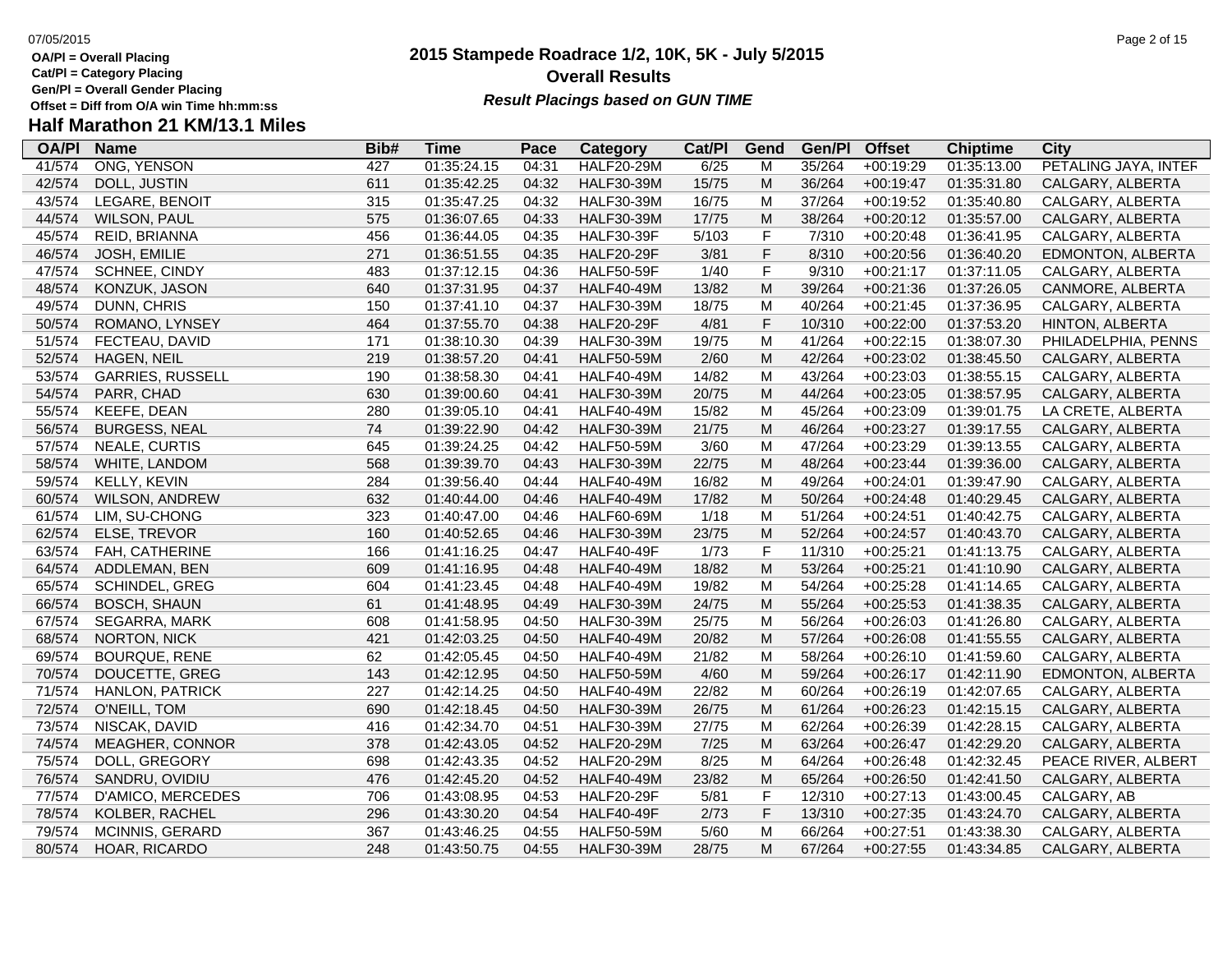**Cat/Pl = Category Placing**

**Gen/Pl = Overall Gender Placing**

### **2015 Stampede Roadrace 1/2, 10K, 5K - July 5/2015** 07/05/2015 Page 3 of 15 **Overall Results Result Placings based on GUN TIME**

| <b>OA/PI</b> | <b>Name</b>               | Bib# | Time        | Pace  | Category          | Cat/Pl | Gend        | Gen/Pl | <b>Offset</b> | <b>Chiptime</b> | City                    |
|--------------|---------------------------|------|-------------|-------|-------------------|--------|-------------|--------|---------------|-----------------|-------------------------|
| 81/574       | <b>MORRISH, IAIN</b>      | 404  | 01:43:50.85 | 04:55 | <b>HALF40-49M</b> | 24/82  | M           | 68/264 | $+00:27:55$   | 01:43:13.80     | <b>CALGARY, ALBERTA</b> |
| 82/574       | MCGILL, TOM               | 702  | 01:43:56.45 | 04:55 | <b>HALF30-39M</b> | 29/75  | ${\sf M}$   | 69/264 | $+00:28:01$   | 01:43:48.25     | CALGARY, ALBERTA        |
| 83/574       | CHERNICHEN, ASHLEY        | 595  | 01:44:12.05 | 04:56 | <b>HALF20-29F</b> | 6/81   | $\mathsf F$ | 14/310 | $+00:28:16$   | 01:44:11.10     | CALGARY, ALBERTA        |
| 84/574       | <b>BROWN, ROB</b>         | 624  | 01:44:25.60 | 04:56 | <b>HALF50-59M</b> | 6/60   | M           | 70/264 | $+00:28:30$   | 01:44:20.75     | CALGARY, ALBERTA        |
| 85/574       | CHIANG, RAY               | 89   | 01:44:27.45 | 04:57 | <b>HALF30-39M</b> | 30/75  | M           | 71/264 | $+00:28:32$   | 01:44:22.55     | CALGARY, ALBERTA        |
| 86/574       | <b>BROOKS, GAIL</b>       | 655  | 01:44:29.45 | 04:57 | <b>HALF50-59F</b> | 2/40   | F           | 15/310 | $+00:28:34$   | 01:44:22.80     | CALGARY, ALBERTA        |
| 87/574       | SEEFRIED, JENNA-CAER      | 666  | 01:44:33.75 | 04:57 | <b>HALF20-29F</b> | 7/81   | F           | 16/310 | $+00:28:38$   | 01:44:32.40     | CALGARY, ALBERTA        |
| 88/574       | MCRAE, JENNIFER           | 376  | 01:44:34.50 | 04:57 | <b>HALF30-39F</b> | 6/103  | F           | 17/310 | $+00:28:39$   | 01:44:24.45     | CALGARY, ALBERTA        |
| 89/574       | <b>VANGILST, JIM</b>      | 553  | 01:44:34.55 | 04:57 | <b>HALF60-69M</b> | 2/18   | M           | 72/264 | $+00:28:39$   | 01:44:22.40     | DEWINTON, ALBERTA       |
| 90/574       | DYCK, IAN                 | 151  | 01:44:41.95 | 04:57 | <b>HALF40-49M</b> | 25/82  | ${\sf M}$   | 73/264 | $+00:28:46$   | 01:44:40.85     | CALGARY, ALBERTA        |
| 91/574       | MCKAY, RAYMOND            | 368  | 01:44:50.35 | 04:58 | <b>HALF50-59M</b> | 7/60   | M           | 74/264 | $+00:28:55$   | 01:44:43.25     | CALGARY, ALBERTA        |
| 92/574       | <b>MACKIE, PAT</b>        | 339  | 01:44:55.00 | 04:58 | <b>HALF40-49M</b> | 26/82  | M           | 75/264 | $+00:28:59$   | 01:44:43.95     | CALGARY, ALBERTA        |
| 93/574       | WHITE, JACKSON            | 567  | 01:44:57.65 | 04:58 | <b>HALF30-39M</b> | 31/75  | M           | 76/264 | $+00:29:02$   | 01:44:42.15     | CALGARY, ALBERTA        |
| 94/574       | HIRD, ANNIE               | 626  | 01:45:02.85 | 04:58 | <b>HALF30-39F</b> | 7/103  | F           | 18/310 | $+00:29:07$   | 01:44:58.30     | CALGARY, ALBERTA        |
| 95/574       | MORATINOS, JESUS          | 401  | 01:45:03.30 | 04:58 | <b>HALF40-49M</b> | 27/82  | M           | 77/264 | $+00:29:08$   | 01:44:51.65     | CALGARY, ALBERTA        |
| 96/574       | ALBERTS, MITCHELL         | 14   | 01:45:04.65 | 04:58 | <b>HALF20-29M</b> | 9/25   | M           | 78/264 | $+00:29:09$   | 01:44:49.65     | CALGARY, ALBERTA        |
| 97/574       | <b>BOECKX, DEREK</b>      | 57   | 01:45:04.75 | 04:58 | <b>HALF50-59M</b> | 8/60   | M           | 79/264 | $+00:29:09$   | 01:44:59.40     | CALGARY, ALBERTA        |
| 98/574       | MCCONVILLE, NIALL         | 362  | 01:45:05.15 | 04:58 | <b>HALF40-49M</b> | 28/82  | M           | 80/264 | $+00:29:10$   | 01:44:58.90     | COUNTY DOWN, INTER      |
| 99/574       | OSTASZEWSKI, ALEXANDRA    | 692  | 01:45:10.85 | 04:59 | <b>HALF20-29F</b> | 8/81   | $\mathsf F$ | 19/310 | $+00:29:15$   | 01:45:04.90     | CALGARY, ALBERTA        |
| 100/574      | WHYTE, SHERYL             | 622  | 01:45:20.10 | 04:59 | <b>HALF50-59F</b> | 3/40   | F           | 20/310 | $+00:29:24$   | 01:45:11.15     | COCHRANE, ALBERTA       |
| 101/574      | SNOW, AMANDA              | 606  | 01:45:29.15 | 04:59 | <b>HALF30-39F</b> | 8/103  | $\mathsf F$ | 21/310 | $+00:29:34$   | 01:45:23.00     | CALGARY, ALBERTA        |
| 102/574      | GANGULY, NILANJAN         | 638  | 01:45:29.35 | 04:59 | <b>HALF40-49M</b> | 29/82  | M           | 81/264 | $+00:29:34$   | 01:45:05.30     | CALGARY, ALBERTA        |
| 103/574      | RAKHRA, RANDY             | 451  | 01:45:36.90 | 05:00 | <b>HALF30-39M</b> | 32/75  | M           | 82/264 | $+00:29:41$   | 01:45:31.00     | CALGARY, ALBERTA        |
| 104/574      | JONES, RACHEL             | 270  | 01:45:44.65 | 05:00 | <b>HALF30-39F</b> | 9/103  | F           | 22/310 | $+00:29:49$   | 01:45:40.25     | CALGARY, ALBERTA        |
| 105/574      | EMORI, RYOTARO            | 612  | 01:46:13.75 | 05:02 | <b>HALF30-39M</b> | 33/75  | M           | 83/264 | $+00:30:18$   | 01:46:11.15     | CALGARY, ALBERTA        |
| 106/574      | <b>MORIN, MARC</b>        | 689  | 01:46:24.05 | 05:02 | <b>HALF40-49M</b> | 30/82  | M           | 84/264 | $+00:30:28$   | 01:46:02.55     | CALGARY, ALBERTA        |
| 107/574      | ROBICHAUD, LEIGHAM        | 694  | 01:46:41.25 | 05:03 | <b>HALF30-39M</b> | 34/75  | M           | 85/264 | $+00:30:46$   | 01:46:38.55     | CALGARY, ALBERTA        |
| 108/574      | <b>GREGGS, JONATHON</b>   | 660  | 01:46:43.90 | 05:03 | <b>HALF50-59M</b> | 9/60   | M           | 86/264 | $+00:30:48$   | 01:46:06.75     | CALGARY, ALBERTA        |
| 109/574      | DECKER, MICHAEL           | 131  | 01:46:52.40 | 05:03 | <b>HALF30-39M</b> | 35/75  | M           | 87/264 | $+00:30:57$   | 01:46:44.00     | CALGARY, ALBERTA        |
| 110/574      | ROSIECHUK, TYRION         | 466  | 01:46:56.05 | 05:04 | <b>HALF30-39F</b> | 10/103 | F           | 23/310 | $+00:31:00$   | 01:46:42.95     | LOUGHEED, ALBERTA       |
| 111/574      | MILLAR, GRAEME            | 386  | 01:46:57.25 | 05:04 | <b>HALF20-29M</b> | 10/25  | M           | 88/264 | $+00:31:02$   | 01:46:41.80     | CALGARY, ALBERTA        |
| 112/574      | WILDERMAN-HAY, MARY-ELLEN | 570  | 01:46:59.35 | 05:04 | <b>HALF40-49F</b> | 3/73   | F           | 24/310 | $+00:31:04$   | 01:46:51.80     | CALGARY, ALBERTA        |
| 113/574      | KORNELSON, BRADLY         | 297  | 01:47:01.95 | 05:04 | <b>HALF20-29M</b> | 11/25  | M           | 89/264 | $+00:31:06$   | 01:46:56.75     | CALGARY, ALBERTA        |
| 114/574      | <b>IRELAND, MARK</b>      | 262  | 01:47:08.15 | 05:04 | <b>HALF50-59M</b> | 10/60  | M           | 90/264 | $+00:31:13$   | 01:46:52.85     | CALGARY, ALBERTA        |
| 115/574      | <b>BANTLE, GARY</b>       | 34   | 01:47:15.20 | 05:04 | <b>HALF50-59M</b> | 11/60  | M           | 91/264 | $+00:31:20$   | 01:47:06.75     | CALGARY, ALBERTA        |
| 116/574      | KEEFE, KAREN              | 281  | 01:47:30.85 | 05:05 | <b>HALF40-49F</b> | 4/73   | F           | 25/310 | $+00:31:35$   | 01:47:22.50     | LA CRETE, ALBERTA       |
| 117/574      | SAXENA, SANKALP           | 480  | 01:47:31.95 | 05:05 | <b>HALF30-39M</b> | 36/75  | M           | 92/264 | $+00:31:36$   | 01:47:02.50     | CALGARY, ALBERTA        |
| 118/574      | <b>BREWIN, BLAIR</b>      | 67   | 01:47:57.75 | 05:07 | <b>HALF40-49M</b> | 31/82  | M           | 93/264 | $+00:32:02$   | 01:47:53.70     | CALGARY, ALBERTA        |
| 119/574      | VENNE, DARCY              | 631  | 01:48:01.05 | 05:07 | <b>HALF50-59M</b> | 12/60  | M           | 94/264 | $+00:32:05$   | 01:47:50.80     | CALGARY, ALBERTA        |
| 120/574      | MARTIN, COLIN J.          | 712  | 01:48:10.90 | 05:07 | <b>HALF40-49M</b> | 32/82  | M           | 95/264 | $+00:32:15$   | 01:47:59.40     | CALGARY, AB             |
|              |                           |      |             |       |                   |        |             |        |               |                 |                         |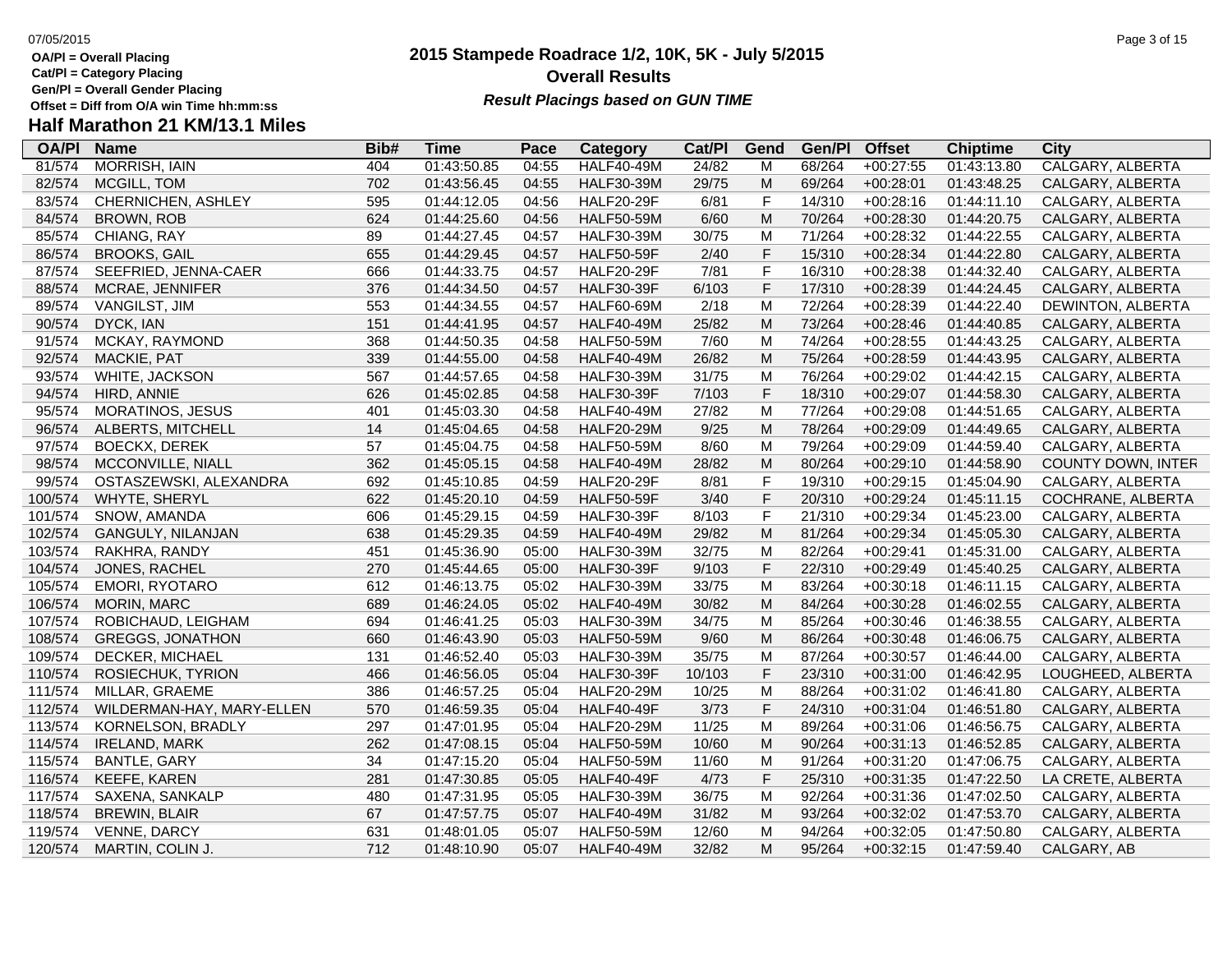**Cat/Pl = Category Placing**

**Gen/Pl = Overall Gender Placing**

### **2015 Stampede Roadrace 1/2, 10K, 5K - July 5/2015** 07/05/2015 Page 4 of 15 **Overall Results Result Placings based on GUN TIME**

| <b>OA/PI</b> | <b>Name</b>              | Bib# | Time        | Pace  | Category          | Cat/PI | Gend        | Gen/Pl  | <b>Offset</b> | <b>Chiptime</b> | City                     |
|--------------|--------------------------|------|-------------|-------|-------------------|--------|-------------|---------|---------------|-----------------|--------------------------|
| 121/574      | <b>BRADFORD, DOUGLAS</b> | 64   | 01:48:12.00 | 05:07 | <b>HALF60-69M</b> | 3/18   | M           | 96/264  | $+00:32:16$   | 01:48:00.95     | <b>CALGARY, ALBERTA</b>  |
| 122/574      | <b>BLACK, KENT</b>       | 53   | 01:48:16.45 | 05:07 | <b>HALF50-59M</b> | 13/60  | M           | 97/264  | $+00:32:21$   | 01:48:12.60     | CALGARY, ALBERTA         |
| 123/574      | <b>BYRGESEN, LISA</b>    | 75   | 01:48:25.10 | 05:08 | <b>HALF20-29F</b> | 9/81   | F           | 26/310  | $+00:32:29$   | 01:48:19.60     | CALGARY, ALBERTA         |
| 124/574      | MISFELDT, DAVID          | 393  | 01:48:27.75 | 05:08 | <b>HALF50-59M</b> | 14/60  | M           | 98/264  | $+00:32:32$   | 01:48:20.10     | CALGARY, ALBERTA         |
| 125/574      | OWEL, THEO               | 431  | 01:48:30.85 | 05:08 | <b>HALF50-59M</b> | 15/60  | M           | 99/264  | $+00:32:35$   | 01:48:25.80     | STRATHMORE, ALBERT       |
| 126/574      | GUIVERNAU, XENIA         | 215  | 01:48:31.20 | 05:08 | <b>HALF30-39F</b> | 11/103 | $\mathsf F$ | 27/310  | $+00:32:36$   | 01:48:06.55     | CALGARY, ALBERTA         |
| 127/574      | NAVARRO, SILVIA          | 410  | 01:48:31.35 | 05:08 | <b>HALF40-49F</b> | 5/73   | $\mathsf F$ | 28/310  | $+00:32:36$   | 01:48:06.40     | CALGARY, ALBERTA         |
| 128/574      | GUIVERNAU, ANDREAS       | 214  | 01:48:31.65 | 05:08 | <b>HALF30-39M</b> | 37/75  | M           | 100/264 | $+00:32:36$   | 01:48:06.50     | CALGARY, ALBERTA         |
| 129/574      | ROSSOUW, JAN             | 469  | 01:48:33.10 | 05:08 | <b>HALF50-59M</b> | 16/60  | M           | 101/264 | $+00:32:37$   | 01:48:15.25     | CALGARY, ALBERTA         |
| 130/574      | CARSON, BRAD             | 80   | 01:48:36.10 | 05:08 | <b>HALF40-49M</b> | 33/82  | M           | 102/264 | $+00:32:40$   | 01:48:31.20     | <b>EDMONTON, ALBERTA</b> |
| 131/574      | HILL, IAN                | 246  | 01:48:37.95 | 05:08 | <b>HALF50-59M</b> | 17/60  | M           | 103/264 | $+00:32:42$   | 01:48:33.35     | CALGARY, ALBERTA         |
| 132/574      | KATHOL, CINDY            | 278  | 01:48:40.45 | 05:09 | <b>HALF30-39F</b> | 12/103 | $\mathsf F$ | 29/310  | $+00:32:45$   | 01:48:35.60     | CALGARY, ALBERTA         |
| 133/574      | MOHAMED, RIAZ            | 395  | 01:48:47.95 | 05:09 | <b>HALF30-39M</b> | 38/75  | M           | 104/264 | $+00:32:52$   | 01:48:36.50     | CALGARY, ALBERTA         |
| 134/574      | KLASSEN, SUSAN           | 615  | 01:48:52.40 | 05:09 | <b>HALF30-39F</b> | 13/103 | F           | 30/310  | $+00:32:57$   | 01:48:39.35     | CALGARY, ALBERTA         |
| 135/574      | <b>RENNER, KURT</b>      | 458  | 01:48:59.50 | 05:09 | <b>HALF50-59M</b> | 18/60  | M           | 105/264 | $+00:33:04$   | 01:48:35.85     | CALGARY, ALBERTA         |
| 136/574      | JANSEN, RICHARD          | 264  | 01:49:10.05 | 05:10 | <b>HALF40-49M</b> | 34/82  | M           | 106/264 | $+00:33:14$   | 01:48:55.50     | CALGARY, ALBERTA         |
| 137/574      | SHEPHARD, JON            | 495  | 01:49:11.00 | 05:10 | <b>HALF40-49M</b> | 35/82  | M           | 107/264 | $+00:33:15$   | 01:48:59.20     | KAMLOOPS, BRITISH C      |
| 138/574      | KING, MARTIN             | 294  | 01:49:13.10 | 05:10 | <b>HALF40-49M</b> | 36/82  | M           | 108/264 | $+00:33:17$   | 01:48:55.05     | CALGARY, ALBERTA         |
| 139/574      | MELZER, ROMAN            | 644  | 01:49:18.25 | 05:10 | HALF19&UM         | 3/3    | M           | 109/264 | $+00:33:23$   | 01:49:08.25     | CANMORE, ALBERTA         |
| 140/574      | CASTRUITA, JORGE         | 83   | 01:49:20.40 | 05:10 | <b>HALF30-39M</b> | 39/75  | M           | 110/264 | $+00:33:25$   | 01:49:19.65     | WETASKIWIN, ALBERT.      |
| 141/574      | <b>MORRIS, MICHAEL</b>   | 726  | 01:49:22.80 | 05:11 | <b>HALF30-39M</b> | 40/75  | M           | 111/264 | $+00:33:27$   | 01:49:15.15     | CALGARY,                 |
| 142/574      | WILLIAMSON, JAMES        | 727  | 01:49:25.05 | 05:11 | <b>HALF50-59M</b> | 19/60  | M           | 112/264 | $+00:33:29$   | 01:49:13.80     | CALGARY,                 |
| 143/574      | MOONEY, SEAN             | 399  | 01:49:27.25 | 05:11 | <b>HALF40-49M</b> | 37/82  | M           | 113/264 | $+00:33:32$   | 01:49:18.30     | CALGARY, ALBERTA         |
| 144/574      | DUECK, LYNNE             | 149  | 01:49:28.35 | 05:11 | <b>HALF50-59F</b> | 4/40   | F           | 31/310  | $+00:33:33$   | 01:49:21.55     | CALGARY, ALBERTA         |
| 145/574      | <b>FINCH, SHELSEY</b>    | 174  | 01:49:28.75 | 05:11 | <b>HALF30-39F</b> | 14/103 | F           | 32/310  | $+00:33:33$   | 01:49:03.70     | CALGARY, ALBERTA         |
| 146/574      | GONZALEZ, LAURA          | 202  | 01:49:30.60 | 05:11 | <b>HALF40-49F</b> | 6/73   | $\mathsf F$ | 33/310  | $+00:33:35$   | 01:49:18.05     | CALGARY, ALBERTA         |
| 147/574      | SCHULZ, DAVE             | 485  | 01:49:34.45 | 05:11 | <b>HALF40-49M</b> | 38/82  | M           | 114/264 | $+00:33:39$   | 01:49:24.65     | CALGARY, ALBERTA         |
| 148/574      | YOUNG, KEVIN             | 586  | 01:49:37.35 | 05:11 | <b>HALF40-49M</b> | 39/82  | M           | 115/264 | $+00:33:42$   | 01:49:29.30     | CALGARY, ALBERTA         |
| 149/574      | <b>HAMILTON, AMBER</b>   | 224  | 01:49:43.55 | 05:12 | <b>HALF30-39F</b> | 15/103 | $\mathsf F$ | 34/310  | $+00:33:48$   | 01:49:36.80     | CALGARY, ALBERTA         |
| 150/574      | <b>SCHLAUCH, KEVIN</b>   | 482  | 01:49:50.50 | 05:12 | <b>HALF30-39M</b> | 41/75  | M           | 116/264 | $+00:33:55$   | 01:49:38.55     | CALGARY, ALBERTA         |
| 151/574      | MONTAGUE, BRADEN         | 397  | 01:49:59.85 | 05:12 | <b>HALF20-29M</b> | 12/25  | M           | 117/264 | $+00:34:04$   | 01:49:47.25     | CALGARY, ALBERTA         |
| 152/574      | SOMERS, LIAM             | 649  | 01:50:03.40 | 05:12 | <b>HALF50-59M</b> | 20/60  | M           | 118/264 | $+00:34:08$   | 01:49:47.60     | CALGARY, ALBERTA         |
| 153/574      | DOSHI, SHIRMEE           | 142  | 01:50:06.80 | 05:13 | <b>HALF30-39F</b> | 16/103 | F           | 35/310  | $+00:34:11$   | 01:49:59.80     | CALGARY, ALBERTA         |
| 154/574      | PATEL, SWAPNESH          | 433  | 01:50:19.20 | 05:13 | <b>HALF40-49M</b> | 40/82  | M           | 119/264 | $+00:34:24$   | 01:49:52.25     | CARY, NORTH CARO         |
| 155/574      | AICHELE, BRAD            | 13   | 01:50:24.85 | 05:13 | <b>HALF50-59M</b> | 21/60  | M           | 120/264 | $+00:34:29$   | 01:50:08.15     | CALGARY, ALBERTA         |
| 156/574      | MUENCHRATH, DAWN         | 407  | 01:50:28.90 | 05:14 | <b>HALF20-29F</b> | 10/81  | $\mathsf F$ | 36/310  | $+00:34:33$   | 01:50:13.40     | ROCKYFORD, ALBERT/       |
| 157/574      | HANSON, LEE              | 230  | 01:50:33.50 | 05:14 | <b>HALF40-49M</b> | 41/82  | M           | 121/264 | $+00:34:38$   | 01:50:27.15     | CALGARY, ALBERTA         |
| 158/574      | FLOWER, ANDREW           | 176  | 01:50:38.75 | 05:14 | <b>HALF20-29M</b> | 13/25  | M           | 122/264 | $+00:34:43$   | 01:50:11.65     | CALGARY, ALBERTA         |
| 159/574      | HALPRIN, DANYAEL         | 598  | 01:50:42.95 | 05:14 | <b>HALF40-49F</b> | 7/73   | F           | 37/310  | $+00:34:47$   | 01:50:29.70     | CALGARY, ALBERTA         |
| 160/574      | <b>WRIGHT, GREG</b>      | 730  | 01:50:44.15 | 05:14 | <b>HALF40-49M</b> | 42/82  | м           | 123/264 | $+00:34:49$   | 01:50:25.65     | OKOTOKS.                 |
|              |                          |      |             |       |                   |        |             |         |               |                 |                          |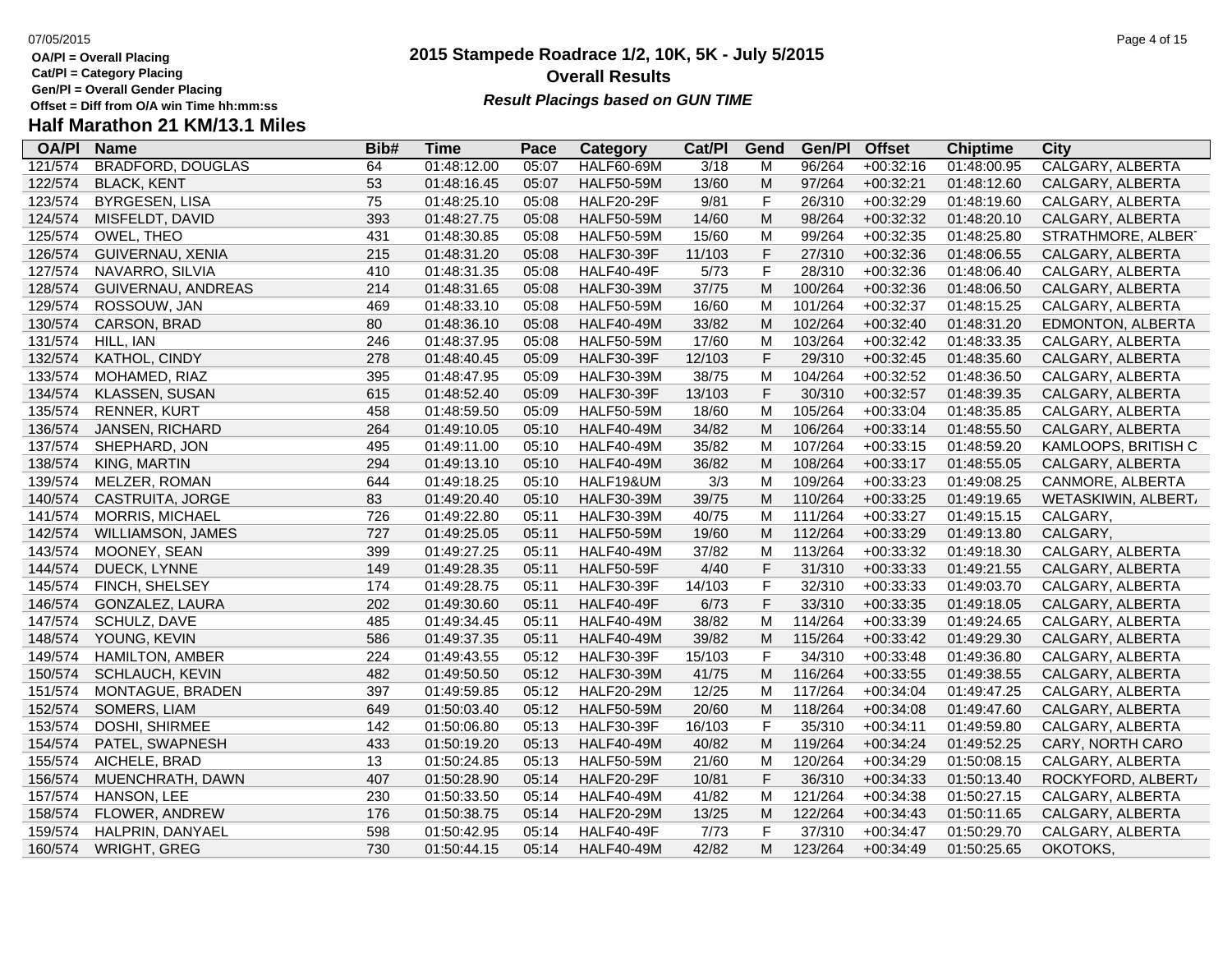**Cat/Pl = Category Placing**

**Gen/Pl = Overall Gender Placing**

# **Overall Results Result Placings based on GUN TIME**

# **Half Marathon 21 KM/13.1 Miles**

| <b>OA/PI</b> | <b>Name</b>            | Bib# | Time        | Pace  | Category          | Cat/PI | Gend        | Gen/Pl  | <b>Offset</b> | <b>Chiptime</b> | City                    |
|--------------|------------------------|------|-------------|-------|-------------------|--------|-------------|---------|---------------|-----------------|-------------------------|
| 161/574      | <b>IWASKIW, TAMMY</b>  | 677  | 01:50:45.25 | 05:14 | <b>HALF30-39F</b> | 17/103 | F           | 38/310  | $+00:34:50$   | 01:49:31.40     | <b>CALGARY, ALBERTA</b> |
| 162/574      | LAW, LACEY             | 310  | 01:50:46.35 | 05:15 | <b>HALF30-39F</b> | 18/103 | $\mathsf F$ | 39/310  | $+00:34:51$   | 01:50:37.10     | CALGARY, ALBERTA        |
| 163/574      | MILLAR, JENN           | 387  | 01:50:48.30 | 05:15 | <b>HALF20-29F</b> | 11/81  | F           | 40/310  | $+00:34:53$   | 01:50:33.95     | CALGARY, ALBERTA        |
| 164/574      | <b>MCLEAN, DOUGLAS</b> | 373  | 01:50:50.25 | 05:15 | <b>HALF60-69M</b> | 4/18   | M           | 124/264 | $+00:34:55$   | 01:50:37.35     | CALGARY, ALBERTA        |
| 165/574      | CARSON, MIKE           | 81   | 01:50:59.25 | 05:15 | <b>HALF50-59M</b> | 22/60  | M           | 125/264 | $+00:35:04$   | 01:50:54.45     | CALGARY, ALBERTA        |
| 166/574      | TING, PATRICIA         | 538  | 01:50:59.85 | 05:15 | <b>HALF30-39F</b> | 19/103 | $\mathsf F$ | 41/310  | $+00:35:04$   | 01:50:53.80     | CALGARY, ALBERTA        |
| 167/574      | FISHER, KEIKO          | 175  | 01:51:02.90 | 05:15 | <b>HALF40-49F</b> | 8/73   | F           | 42/310  | $+00:35:07$   | 01:50:45.95     | CALGARY, ALBERTA        |
| 168/574      | ROSE, JARED            | 465  | 01:51:13.60 | 05:16 | <b>HALF30-39M</b> | 42/75  | M           | 126/264 | $+00:35:18$   | 01:51:02.55     | PORTLAND, OREGON        |
| 169/574      | OOSTERBAAN, EDWARD     | 428  | 01:51:17.65 | 05:16 | <b>HALF50-59M</b> | 23/60  | M           | 127/264 | $+00:35:22$   | 01:51:08.35     | COCHRANE, ALBERTA       |
| 170/574      | GOUDIE, ALICE          | 597  | 01:51:26.40 | 05:16 | <b>HALF40-49F</b> | 9/73   | F           | 43/310  | $+00:35:31$   | 01:51:14.55     | CALGARY, ALBERTA        |
| 171/574      | SNOW, TARA             | 509  | 01:51:27.20 | 05:16 | <b>HALF20-29F</b> | 12/81  | F           | 44/310  | $+00:35:32$   | 01:51:20.05     | CALGARY, ALBERTA        |
| 172/574      | OSWALD, RON            | 729  | 01:51:41.05 | 05:17 | <b>HALF40-49M</b> | 43/82  | M           | 128/264 | $+00:35:45$   | 01:51:35.55     | EDMONTON,               |
| 173/574      | MOYNIHAN, PAUL         | 406  | 01:51:42.10 | 05:17 | <b>HALF50-59M</b> | 24/60  | M           | 129/264 | $+00:35:46$   | 01:51:32.45     | CALGARY, ALBERTA        |
| 174/574      | LANGLOIS, ISABEL       | 306  | 01:51:49.80 | 05:18 | <b>HALF20-29F</b> | 13/81  | F           | 45/310  | $+00:35:54$   | 01:51:36.05     | CALGARY, ALBERTA        |
| 175/574      | WILLS, JAMIE           | 572  | 01:51:59.65 | 05:18 | <b>HALF40-49M</b> | 44/82  | M           | 130/264 | $+00:36:04$   | 01:51:54.10     | CALGARY, ALBERTA        |
| 176/574      | LIDDELL, DON           | 322  | 01:52:04.10 | 05:18 | <b>HALF50-59M</b> | 25/60  | M           | 131/264 | $+00:36:08$   | 01:51:42.05     | CALGARY, ALBERTA        |
| 177/574      | DEUTSCHER, MYLES       | 138  | 01:52:06.85 | 05:18 | <b>HALF40-49M</b> | 45/82  | M           | 132/264 | $+00:36:11$   | 01:51:49.90     | SASKATOON, SASKAT(      |
| 178/574      | DRAG, CHANTEL          | 144  | 01:52:27.35 | 05:19 | <b>HALF20-29F</b> | 14/81  | F           | 46/310  | $+00:36:32$   | 01:52:06.60     | CALGARY, ALBERTA        |
| 179/574      | JOHNSTON, PAUL         | 269  | 01:52:38.30 | 05:20 | <b>HALF50-59M</b> | 26/60  | M           | 133/264 | $+00:36:43$   | 01:52:22.40     | CALGARY, ALBERTA        |
| 180/574      | <b>BAAR, CLIFF</b>     | 27   | 01:52:52.90 | 05:20 | <b>HALF40-49M</b> | 46/82  | M           | 134/264 | $+00:36:57$   | 01:52:32.35     | CALGARY, ALBERTA        |
| 181/574      | <b>BRUNSKILL, BILL</b> | 69   | 01:52:57.80 | 05:21 | <b>HALF50-59M</b> | 27/60  | M           | 135/264 | $+00:37:02$   | 01:52:31.35     | CALGARY, ALBERTA        |
| 182/574      | FAVOT, KRISTA          | 169  | 01:52:58.10 | 05:21 | <b>HALF30-39F</b> | 20/103 | $\mathsf F$ | 47/310  | $+00:37:02$   | 01:52:30.95     | CALGARY, ALBERTA        |
| 183/574      | HRYNUIK, DALE          | 255  | 01:53:04.60 | 05:21 | <b>HALF50-59M</b> | 28/60  | M           | 136/264 | $+00:37:09$   | 01:52:50.90     | CALGARY, ALBERTA        |
| 184/574      | <b>CONNER, ERICKA</b>  | 103  | 01:53:04.65 | 05:21 | <b>HALF20-29F</b> | 15/81  | F           | 48/310  | +00:37:09     | 01:52:43.90     | CALGARY, ALBERTA        |
| 185/574      | MERKOWSKY, MARK        | 380  | 01:53:06.75 | 05:21 | <b>HALF50-59M</b> | 29/60  | M           | 137/264 | $+00:37:11$   | 01:52:44.00     | SHERWOOD PARK, ALI      |
| 186/574      | THIEDE, PETER          | 651  | 01:53:09.20 | 05:21 | <b>HALF30-39M</b> | 43/75  | M           | 138/264 | $+00:37:14$   | 01:52:46.85     | CALGARY, ALBERTA        |
| 187/574      | KAMINSKY, JURGEN       | 273  | 01:53:13.90 | 05:21 | <b>HALF60-69M</b> | 5/18   | M           | 139/264 | $+00:37:18$   | 01:52:50.40     | CALGARY, ALBERTA        |
| 188/574      | DUBE, NOEL             | 148  | 01:53:14.70 | 05:22 | <b>HALF20-29M</b> | 14/25  | M           | 140/264 | $+00:37:19$   | 01:52:58.95     | CALGARY, ALBERTA        |
| 189/574      | LUDWIGSEN, HARALD      | 332  | 01:53:16.75 | 05:22 | <b>HALF40-49M</b> | 47/82  | M           | 141/264 | $+00:37:21$   | 01:52:53.30     | CALGARY. AB, ALBERT     |
| 190/574      | LINK, RYAN             | 324  | 01:53:18.65 | 05:22 | <b>HALF30-39M</b> | 44/75  | M           | 142/264 | $+00:37:23$   | 01:52:53.90     | CALGARY, ALBERTA        |
| 191/574      | OLAR, JENIFER          | 425  | 01:53:36.35 | 05:23 | <b>HALF40-49F</b> | 10/73  | F           | 49/310  | $+00:37:41$   | 01:53:22.15     | STRATHMORE, ALBERT      |
| 192/574      | <b>BABB, DARWIN</b>    | 28   | 01:53:45.55 | 05:23 | <b>HALF30-39M</b> | 45/75  | M           | 143/264 | $+00:37:50$   | 01:53:26.80     | CALGARY, ALBERTA        |
| 193/574      | <b>ESIN, ANTON</b>     | 162  | 01:53:52.20 | 05:23 | <b>HALF30-39M</b> | 46/75  | M           | 144/264 | $+00:37:57$   | 01:53:38.55     | CALGARY, ALBERTA        |
| 194/574      | ZWANEPOEL, HELEN       | 593  | 01:53:58.55 | 05:24 | <b>HALF40-49F</b> | 11/73  | F           | 50/310  | $+00:38:03$   | 01:53:41.05     | DE WINTON, ALBERTA      |
| 195/574      | DUBE, JENA             | 147  | 01:54:04.90 | 05:24 | <b>HALF20-29F</b> | 16/81  | F           | 51/310  | $+00:38:09$   | 01:53:49.80     | THREE HILLS, ALBERT.    |
| 196/574      | NGUANG, PAW            | 602  | 01:54:10.35 | 05:24 | <b>HALF20-29M</b> | 15/25  | M           | 145/264 | $+00:38:15$   | 01:54:08.95     | CALGARY, ALBERTA        |
| 197/574      | COURT, ALEX            | 110  | 01:54:17.35 | 05:25 | <b>HALF20-29F</b> | 17/81  | $\mathsf F$ | 52/310  | $+00:38:22$   | 01:54:03.15     | CALGARY, ALBERTA        |
| 198/574      | KHUBYAR-EBERT, JESSICA | 286  | 01:54:20.25 | 05:25 | <b>HALF30-39F</b> | 21/103 | $\mathsf F$ | 53/310  | $+00:38:25$   | 01:54:09.95     | EDMONTON, ALBERTA       |
| 199/574      | <b>WOLOSCHUK, RYAN</b> | 633  | 01:54:22.30 | 05:25 | <b>HALF20-29M</b> | 16/25  | M           | 146/264 | $+00:38:27$   | 01:53:56.05     | CALGARY, ALBERTA        |
| 200/574      | MACLACHLAN, HALLIE     | 340  | 01:54:23.10 | 05:25 | <b>HALF20-29F</b> | 18/81  | F           | 54/310  | $+00:38:27$   | 01:54:07.00     | FERNIE, BRITISH CO      |
|              |                        |      |             |       |                   |        |             |         |               |                 |                         |

**2015 Stampede Roadrace 1/2, 10K, 5K - July 5/2015**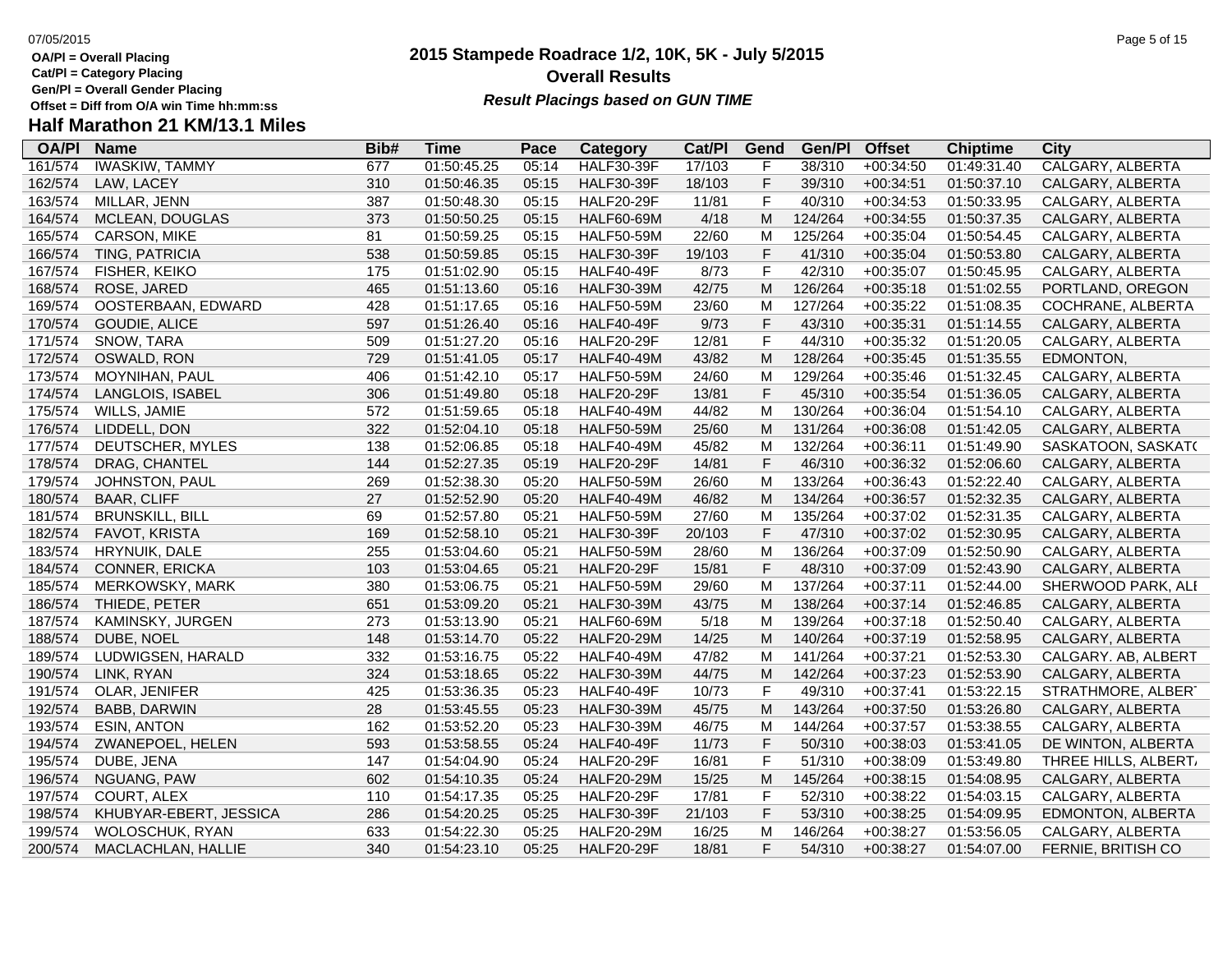**Cat/Pl = Category Placing**

**Gen/Pl = Overall Gender Placing**

### **2015 Stampede Roadrace 1/2, 10K, 5K - July 5/2015** 07/05/2015 Page 6 of 15 **Overall Results Result Placings based on GUN TIME**

| <b>OA/PI</b> | <b>Name</b>                 | Bib# | <b>Time</b> | Pace  | Category          | Cat/PI | Gend         | Gen/Pl  | <b>Offset</b> | <b>Chiptime</b> | City                   |
|--------------|-----------------------------|------|-------------|-------|-------------------|--------|--------------|---------|---------------|-----------------|------------------------|
| 201/574      | CLAEYS, CORY                | 91   | 01:54:23.60 | 05:25 | <b>HALF40-49M</b> | 48/82  | M            | 147/264 | $+00:38:28$   | 01:53:58.40     | CALGARY, ALBERTA       |
| 202/574      | KUNZE, NICK                 | 301  | 01:54:28.95 | 05:25 | <b>HALF30-39M</b> | 47/75  | M            | 148/264 | $+00:38:33$   | 01:54:21.90     | CALGARY, ALBERTA       |
| 203/574      | LEGROW, CHRIS               | 317  | 01:54:33.65 | 05:25 | <b>HALF30-39M</b> | 48/75  | М            | 149/264 | $+00:38:38$   | 01:54:22.90     | CALGARY, ALBERTA       |
| 204/574      | LEGROW, AIMEE               | 316  | 01:54:33.70 | 05:25 | <b>HALF30-39F</b> | 22/103 | F            | 55/310  | $+00:38:38$   | 01:54:23.10     | CALGARY, ALBERTA       |
| 205/574      | JONES, TAMARA               | 685  | 01:54:34.55 | 05:25 | <b>HALF30-39F</b> | 23/103 | F            | 56/310  | $+00:38:39$   | 01:54:03.20     | AIRDRIE, ALBERTA       |
| 206/574      | <b>BUDGELL, TREVOR</b>      | 72   | 01:54:40.05 | 05:26 | <b>HALF40-49M</b> | 49/82  | M            | 150/264 | $+00:38:44$   | 01:54:31.85     | CALGARY, ALBERTA       |
| 207/574      | MINOVITCH, JESSICA          | 392  | 01:54:40.10 | 05:26 | <b>HALF30-39F</b> | 24/103 | F            | 57/310  | $+00:38:44$   | 01:54:07.45     | CALGARY, ALBERTA       |
| 208/574      | O'GRADY, PAUL               | 423  | 01:54:42.15 | 05:26 | <b>HALF30-39M</b> | 49/75  | M            | 151/264 | $+00:38:47$   | 01:54:24.95     | CALGARY, ALBERTA       |
| 209/574      | VERBONAC, MARIA             | 555  | 01:54:43.00 | 05:26 | <b>HALF40-49F</b> | 12/73  | F            | 58/310  | $+00:38:47$   | 01:54:32.45     | CALGARY, ALBERTA       |
| 210/574      | HETT, REBECCA               | 242  | 01:54:44.95 | 05:26 | <b>HALF30-39F</b> | 25/103 | $\mathsf F$  | 59/310  | $+00:38:49$   | 01:54:30.00     | CALGARY, ALBERTA       |
| 211/574      | SEO, PAUL                   | 492  | 01:54:50.40 | 05:26 | <b>HALF30-39M</b> | 50/75  | М            | 152/264 | $+00:38:55$   | 01:54:32.35     | CALGARY, ALBERTA       |
| 212/574      | MANOCHA, GARY               | 701  | 01:54:53.05 | 05:26 | <b>HALF20-29M</b> | 17/25  | M            | 153/264 | $+00:38:57$   | 01:54:51.50     | CALGARY, SASKATCHI     |
| 213/574      | POPOFF, JONAH               | 446  | 01:54:53.85 | 05:26 | <b>HALF40-49M</b> | 50/82  | М            | 154/264 | $+00:38:58$   | 01:54:39.60     | CALGARY, ALBERTA       |
| 214/574      | HAGEL, NATHALIE             | 728  | 01:54:54.80 | 05:26 | <b>HALF40-49F</b> | 13/73  | F            | 60/310  | $+00:38:59$   | 01:54:41.15     | CALGARY, ALBERTA       |
| 215/574      | ALMENDROS MARTINEZ, ALBERTO | 22   | 01:54:55.75 | 05:26 | <b>HALF30-39M</b> | 51/75  | M            | 155/264 | $+00:39:00$   | 01:55:03.80     | CALGARY, ALBERTA       |
| 216/574      | MALTSEV, MICHAEL            | 346  | 01:54:57.80 | 05:26 | <b>HALF40-49M</b> | 51/82  | M            | 156/264 | $+00:39:02$   | 01:54:57.25     | CALGARY, ALBERTA       |
| 217/574      | MILLETTE, ASHLEY            | 391  | 01:54:57.85 | 05:26 | <b>HALF20-29F</b> | 19/81  | F            | 61/310  | $+00:39:02$   | 01:54:40.20     | CALGARY, ALBERTA       |
| 218/574      | KIAT, LESTER                | 289  | 01:55:09.65 | 05:27 | <b>HALF30-39M</b> | 52/75  | M            | 157/264 | $+00:39:14$   | 01:55:01.70     | COLOANE, INTERNATI(    |
| 219/574      | DESROCHES, MIKE             | 135  | 01:55:10.20 | 05:27 | <b>HALF50-59M</b> | 30/60  | M            | 158/264 | $+00:39:15$   | 01:55:03.10     | CALGARY, ALBERTA       |
| 220/574      | DESROCHES, BEV              | 134  | 01:55:10.45 | 05:27 | HALF40-49F        | 14/73  | F            | 62/310  | $+00:39:15$   | 01:55:03.35     | CALGARY, ALBERTA       |
| 221/574      | FOURNIER, SEBASTIEN         | 183  | 01:55:14.20 | 05:27 | <b>HALF40-49M</b> | 52/82  | М            | 159/264 | $+00:39:19$   | 01:54:42.85     | CALGARY, ALBERTA       |
| 222/574      | MICHAELS, NYREE             | 382  | 01:55:16.80 | 05:27 | <b>HALF20-29F</b> | 20/81  | F            | 63/310  | $+00:39:21$   | 01:55:02.55     | <b>BOLTON, ONTARIO</b> |
| 223/574      | JARRAH, JUAN                | 725  | 01:55:20.85 | 05:28 | <b>HALF30-39M</b> | 53/75  | М            | 160/264 | $+00:39:25$   | 01:55:08.20     | CALGARY,               |
| 224/574      | ALBION, DUNCAN              | 17   | 01:55:23.15 | 05:28 | <b>HALF30-39M</b> | 54/75  | M            | 161/264 | $+00:39:28$   | 01:55:05.40     | CALGARY, ALBERTA       |
| 225/574      | LAMBERT, SEAN               | 303  | 01:55:27.75 | 05:28 | <b>HALF40-49M</b> | 53/82  | M            | 162/264 | $+00:39:32$   | 01:54:54.60     | CALGARY, ALBERTA       |
| 226/574      | SMITH, STEVE                | 506  | 01:55:39.75 | 05:28 | <b>HALF50-59M</b> | 31/60  | M            | 163/264 | $+00:39:44$   | 01:55:07.10     | CALGARY, ALBERTA       |
| 227/574      | PIATTELLI, LOUISE           | 441  | 01:55:55.85 | 05:29 | <b>HALF40-49F</b> | 15/73  | $\mathsf F$  | 64/310  | $+00:40:00$   | 01:55:20.80     | CALGARY, ALBERTA       |
| 228/574      | <b>MARTENS, JEFF</b>        | 352  | 01:56:03.30 | 05:30 | <b>HALF40-49M</b> | 54/82  | M            | 164/264 | $+00:40:08$   | 01:55:48.20     | CALGARY, ALBERTA       |
| 229/574      | NOLAN, KELLY                | 420  | 01:56:10.45 | 05:30 | <b>HALF40-49F</b> | 16/73  | F            | 65/310  | $+00:40:15$   | 01:55:50.10     | <b>CYPRESS, TEXAS</b>  |
| 230/574      | CLARK, LARRY                | 607  | 01:56:20.95 | 05:30 | <b>HALF50-59M</b> | 32/60  | M            | 165/264 | $+00:40:25$   | 01:56:03.60     | OKOTOKS, ALABAMA       |
| 231/574      | MAURICE, KATELYNN           | 357  | 01:56:24.10 | 05:30 | <b>HALF20-29F</b> | 21/81  | F            | 66/310  | $+00:40:28$   | 01:56:05.30     | CALGARY, ALBERTA       |
| 232/574      | LAPORTE, MARCY              | 307  | 01:56:28.40 | 05:31 | <b>HALF30-39F</b> | 26/103 | F            | 67/310  | $+00:40:33$   | 01:56:06.50     | LETHBRIDGE, ALBERT/    |
| 233/574      | <b>CREASSER, CHERYL</b>     | 115  | 01:56:42.95 | 05:31 | <b>HALF40-49F</b> | 17/73  | F            | 68/310  | $+00:40:47$   | 01:56:30.65     | CALGARY, ALBERTA       |
| 234/574      | HANNAH, KEITH               | 228  | 01:56:48.55 | 05:32 | <b>HALF50-59M</b> | 33/60  | M            | 166/264 | $+00:40:53$   | 01:56:43.15     | SYLVAN LAKE, ALBERT    |
| 235/574      | STOREY, ERIN                | 524  | 01:56:48.70 | 05:32 | <b>HALF30-39F</b> | 27/103 | $\mathsf{F}$ | 69/310  | $+00:40:53$   | 01:56:42.55     | CALGARY, ALBERTA       |
| 236/574      | <b>COLOHAN, HUGH</b>        | 102  | 01:56:51.40 | 05:32 | <b>HALF50-59M</b> | 34/60  | M            | 167/264 | $+00:40:56$   | 01:56:19.20     | CALGARY, ALBERTA       |
| 237/574      | KUJAWA, LUCIA               | 298  | 01:56:54.15 | 05:32 | <b>HALF50-59F</b> | 5/40   | F            | 70/310  | $+00:40:59$   | 01:56:34.60     | CALGARY, ALBERTA       |
| 238/574      | LUTZ, PATRICK               | 335  | 01:56:56.70 | 05:32 | <b>HALF40-49M</b> | 55/82  | M            | 168/264 | $+00:41:01$   | 01:56:29.30     | CALGARY, ALBERTA       |
| 239/574      | MANN, DON                   | 347  | 01:56:59.25 | 05:32 | <b>HALF60-69M</b> | 6/18   | М            | 169/264 | $+00:41:04$   | 01:56:47.50     | CALGARY, ALBERTA       |
| 240/574      | MIGLIARESE, ANGELO          | 679  | 01:56:59.25 | 05:32 | <b>HALF50-59M</b> | 35/60  | M            | 170/264 | $+00:41:04$   | 01:57:06.00     | CALGARY, ALBERTA       |
|              |                             |      |             |       |                   |        |              |         |               |                 |                        |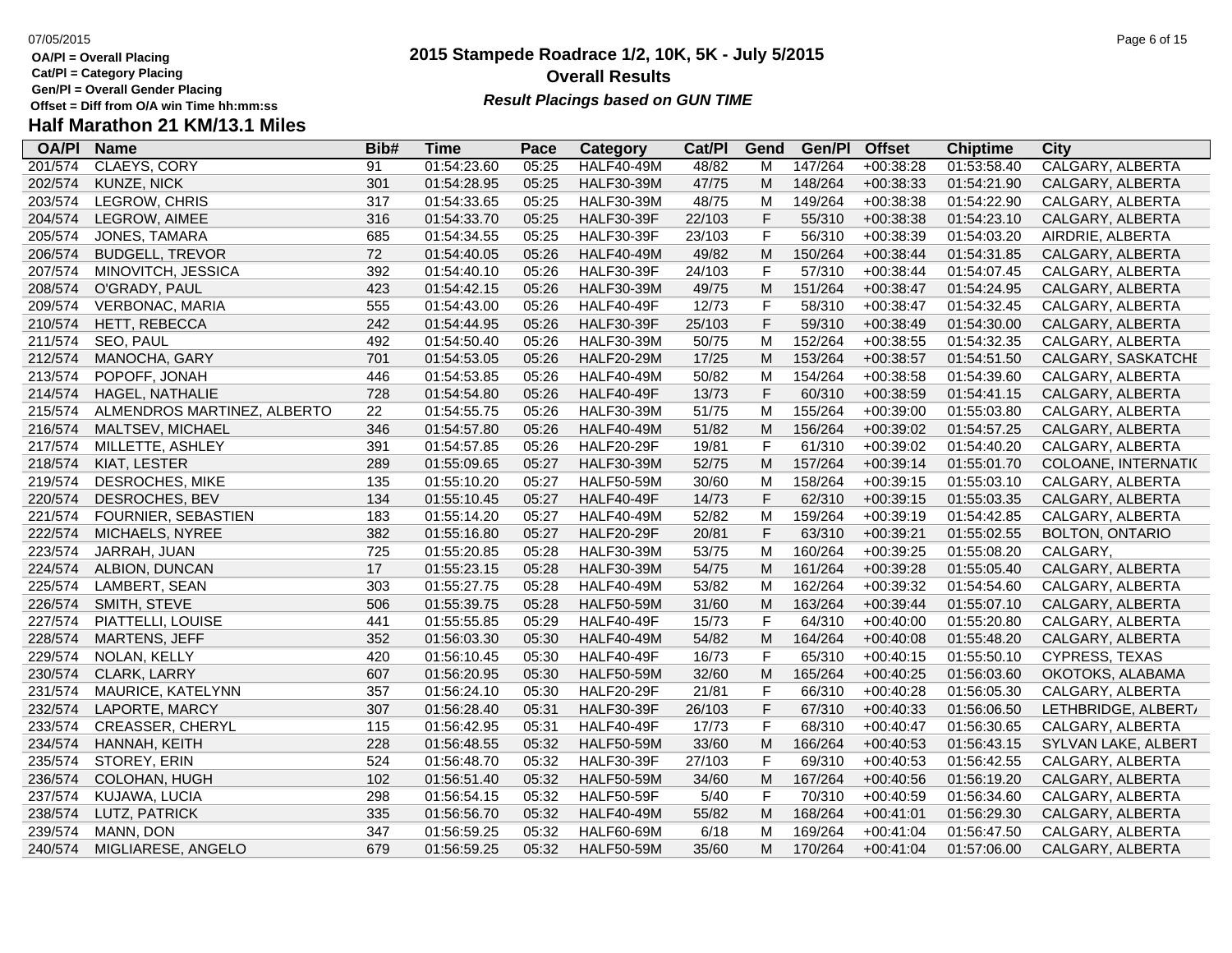- **Cat/Pl = Category Placing**
- **Gen/Pl = Overall Gender Placing**
- 

# **Half Marathon 21 KM/13.1 Miles**

| <b>OA/PI</b> | <b>Name</b>              | Bib# | <b>Time</b> | Pace  | Category          | Cat/PI | Gend        | Gen/Pl  | <b>Offset</b> | <b>Chiptime</b> | <b>City</b>             |
|--------------|--------------------------|------|-------------|-------|-------------------|--------|-------------|---------|---------------|-----------------|-------------------------|
| 241/574      | <b>LARSEN, ANETTE</b>    | 272  | 01:57:10.00 | 05:33 | <b>HALF30-39F</b> | 28/103 | F           | 71/310  | $+00:41:14$   | 01:56:38.90     | <b>CALGARY, ALBERTA</b> |
| 242/574      | WARNER, SANDY            | 562  | 01:57:24.25 | 05:33 | <b>HALF40-49F</b> | 18/73  | F           | 72/310  | $+00:41:29$   | 01:57:12.20     | CALGARY, ALBERTA        |
| 243/574      | MCKINNON, BONNIE         | 369  | 01:57:31.20 | 05:34 | <b>HALF30-39F</b> | 29/103 | F           | 73/310  | $+00:41:36$   | 01:57:03.10     | CALGARY, ALBERTA        |
| 244/574      | DEAN, SAMANTHA R         | 130  | 01:57:32.35 | 05:34 | <b>HALF30-39F</b> | 30/103 | $\mathsf F$ | 74/310  | $+00:41:37$   | 01:57:29.00     | EDMONTON, ALBERTA       |
| 245/574      | <b>VULIC, MARKO</b>      | 558  | 01:57:45.15 | 05:34 | <b>HALF40-49M</b> | 56/82  | M           | 171/264 | $+00:41:50$   | 01:57:26.90     | CALGARY, ALBERTA        |
| 246/574      | <b>BOTELHO, JILL</b>     | 675  | 01:57:52.40 | 05:35 | <b>HALF30-39F</b> | 31/103 | F           | 75/310  | $+00:41:57$   | 01:57:43.20     | CALGARY, ALBERTA        |
| 247/574      | <b>EVANS, ROBERT</b>     | 165  | 01:57:53.85 | 05:35 | <b>HALF30-39M</b> | 55/75  | M           | 172/264 | $+00:41:58$   | 01:57:29.85     | CALGARY, ALBERTA        |
| 248/574      | <b>GRAJAUSKAS, ALGIS</b> | 207  | 01:57:54.20 | 05:35 | <b>HALF50-59M</b> | 36/60  | M           | 173/264 | $+00:41:59$   | 01:57:40.65     | CALGARY, ALBERTA        |
| 249/574      | KATHOL, BRIAN            | 277  | 01:57:55.25 | 05:35 | <b>HALF50-59M</b> | 37/60  | M           | 174/264 | $+00:42:00$   | 01:57:25.10     | CALGARY, ALBERTA        |
| 250/574      | PUZIANOWSKI, ALLAN       | 693  | 01:58:19.05 | 05:36 | <b>HALF40-49M</b> | 57/82  | M           | 175/264 | $+00:42:23$   | 01:57:47.00     | <b>HOUSTON, TEXAS</b>   |
| 251/574      | ISLIP, GEORGIE           | 671  | 01:58:22.55 | 05:36 | <b>HALF40-49F</b> | 19/73  | $\mathsf F$ | 76/310  | $+00:42:27$   | 01:58:18.25     | CALGARY, ALBERTA        |
| 252/574      | HARDY, KATHERINE         | 233  | 01:58:22.65 | 05:36 | <b>HALF40-49F</b> | 20/73  | $\mathsf F$ | 77/310  | $+00:42:27$   | 01:58:18.35     | CALGARY, ALBERTA        |
| 253/574      | DABISZA, JANELLE         | 120  | 01:58:26.60 | 05:36 | <b>HALF40-49F</b> | 21/73  | F           | 78/310  | $+00:42:31$   | 01:58:05.95     | CALGARY, ALBERTA        |
| 254/574      | SULLIVAN, MARTY          | 529  | 01:58:28.30 | 05:36 | <b>HALF50-59M</b> | 38/60  | M           | 176/264 | $+00:42:33$   | 01:58:07.60     | CALGARY, ALBERTA        |
| 255/574      | KANEKO, YOSHITAKA        | 275  | 01:58:29.65 | 05:36 | <b>HALF30-39M</b> | 56/75  | M           | 177/264 | $+00:42:34$   | 01:58:13.75     | SUGAR LAND, TEXAS       |
| 256/574      | HAGEN, MANDY             | 218  | 01:58:31.80 | 05:37 | HALF19&UF         | 1/6    | $\mathsf F$ | 79/310  | $+00:42:36$   | 01:58:11.80     | CALGARY, ALBERTA        |
| 257/574      | <b>MARTENS, KRISTA</b>   | 353  | 01:58:34.65 | 05:37 | <b>HALF40-49F</b> | 22/73  | $\mathsf F$ | 80/310  | $+00:42:39$   | 01:58:20.25     | FISKE, SASKATCHEW       |
| 258/574      | MILLER, CHELSEA          | 388  | 01:58:35.20 | 05:37 | <b>HALF20-29F</b> | 22/81  | $\mathsf F$ | 81/310  | $+00:42:40$   | 01:58:10.40     | CALGARY, ALBERTA        |
| 259/574      | LUMLEY, BILL             | 333  | 01:58:37.70 | 05:37 | <b>HALF50-59M</b> | 39/60  | M           | 178/264 | $+00:42:42$   | 01:58:04.70     | LANGDON, ALBERTA        |
| 260/574      | MASKER, KIMBERLY         | 354  | 01:58:39.35 | 05:37 | <b>HALF30-39F</b> | 32/103 | $\mathsf F$ | 82/310  | $+00:42:44$   | 01:58:16.30     | CALGARY, ALBERTA        |
| 261/574      | JENSEN, BOB              | 639  | 01:58:48.50 | 05:37 | <b>HALF50-59M</b> | 40/60  | M           | 179/264 | $+00:42:53$   | 01:58:35.85     | CALGARY, ALBERTA        |
| 262/574      | SHEPARD, MERT            | 605  | 01:58:51.05 | 05:37 | <b>HALF20-29F</b> | 23/81  | $\mathsf F$ | 83/310  | $+00:42:55$   | 01:58:27.30     | CALGARY, ALBERTA        |
| 263/574      | FOISY, YULIA             | 723  | 01:58:56.80 | 05:38 | <b>HALF30-39F</b> | 33/103 | $\mathsf F$ | 84/310  | $+00:43:01$   | 01:58:46.40     | CALGARY, ALBERTA        |
| 264/574      | DRYSDALE, CARMEN         | 146  | 01:58:59.45 | 05:38 | <b>HALF30-39F</b> | 34/103 | $\mathsf F$ | 85/310  | $+00:43:04$   | 01:58:49.10     | CALGARY, ALBERTA        |
| 265/574      | DOUSETT, TRACEY          | 657  | 01:59:06.90 | 05:38 | <b>HALF40-49F</b> | 23/73  | $\mathsf F$ | 86/310  | $+00:43:11$   | 01:58:53.25     | CALGARY, ALBERTA        |
| 266/574      | NICHOLS, LEAH            | 620  | 01:59:09.05 | 05:38 | <b>HALF50-59F</b> | 6/40   | $\mathsf F$ | 87/310  | $+00:43:13$   | 01:58:58.00     | CALGARY, ALBERTA        |
| 267/574      | LUYANDO, GERARDO         | 336  | 01:59:15.25 | 05:39 | <b>HALF40-49M</b> | 58/82  | M           | 180/264 | $+00:43:20$   | 01:58:59.15     | CALGARY, ALBERTA        |
| 268/574      | <b>BENSON, TRENT</b>     | 45   | 01:59:15.90 | 05:39 | <b>HALF50-59M</b> | 41/60  | M           | 181/264 | $+00:43:20$   | 01:58:48.60     | CARSTAIRS, ALBERTA      |
| 269/574      | TODD, SARAH              | 695  | 01:59:25.75 | 05:39 | <b>HALF30-39F</b> | 35/103 | $\mathsf F$ | 88/310  | $+00:43:30$   | 01:59:16.60     | CALGARY, ALBERTA        |
| 270/574      | WOODCOCK, BEN            | 581  | 01:59:27.75 | 05:39 | <b>HALF30-39M</b> | 57/75  | M           | 182/264 | $+00:43:32$   | 01:58:58.50     | CALGARY, ALBERTA        |
| 271/574      | KUJAWA, THOMAS           | 299  | 01:59:32.05 | 05:39 | <b>HALF50-59M</b> | 42/60  | M           | 183/264 | $+00:43:36$   | 01:59:12.95     | CALGARY, ALBERTA        |
| 272/574      | HEAL, ANDREA             | 236  | 01:59:51.00 | 05:40 | <b>HALF20-29F</b> | 24/81  | $\mathsf F$ | 89/310  | $+00:43:55$   | 01:59:44.35     | CALGARY, ALBERTA        |
| 273/574      | DRYER, BRENDA            | 625  | 01:59:51.15 | 05:40 | <b>HALF30-39F</b> | 36/103 | $\mathsf F$ | 90/310  | $+00:43:56$   | 01:59:34.80     | CALGARY, ALBERTA        |
| 274/574      | <b>BENSON, LORRAINE</b>  | 329  | 01:59:52.25 | 05:40 | <b>HALF60-69F</b> | 1/6    | $\mathsf F$ | 91/310  | $+00:43:57$   | 01:59:41.15     | CALGARY, ALBERTA        |
| 275/574      | <b>BANKS, PETER</b>      | 33   | 01:59:59.55 | 05:41 | <b>HALF40-49M</b> | 59/82  | M           | 184/264 | $+00:44:04$   | 01:59:38.75     | OKOTOKS, ALBERTA        |
| 276/574      | GORDON, ROBYN            | 670  | 02:00:05.70 | 05:41 | <b>HALF30-39F</b> | 37/103 | $\mathsf F$ | 92/310  | $+00:44:10$   | 01:59:55.85     | EDMONTON, ALBERTA       |
| 277/574      | SAWATZKY, DANA           | 478  | 02:00:07.05 | 05:41 | <b>HALF30-39F</b> | 38/103 | F           | 93/310  | $+00:44:11$   | 01:59:52.40     | CALGARY, ALBERTA        |
| 278/574      | NOEL, KIM                | 419  | 02:00:19.50 | 05:42 | <b>HALF30-39F</b> | 39/103 | $\mathsf F$ | 94/310  | $+00:44:24$   | 02:00:02.10     | CALGARY, ALBERTA        |
| 279/574      | MATAS, PERVEEN           | 356  | 02:00:22.40 | 05:42 | <b>HALF40-49F</b> | 24/73  | $\mathsf F$ | 95/310  | $+00:44:27$   | 02:00:03.75     | CALGARY, ALBERTA        |
| 280/574      | SHAW, BEN                | 494  | 02:00:24.25 | 05:42 | <b>HALF40-49M</b> | 60/82  | M           | 185/264 | $+00:44:29$   | 02:00:07.60     | CALGARY, ALBERTA        |

### **2015 Stampede Roadrace 1/2, 10K, 5K - July 5/2015** 07/05/2015 Page 7 of 15 **Overall Results Result Placings based on GUN TIME**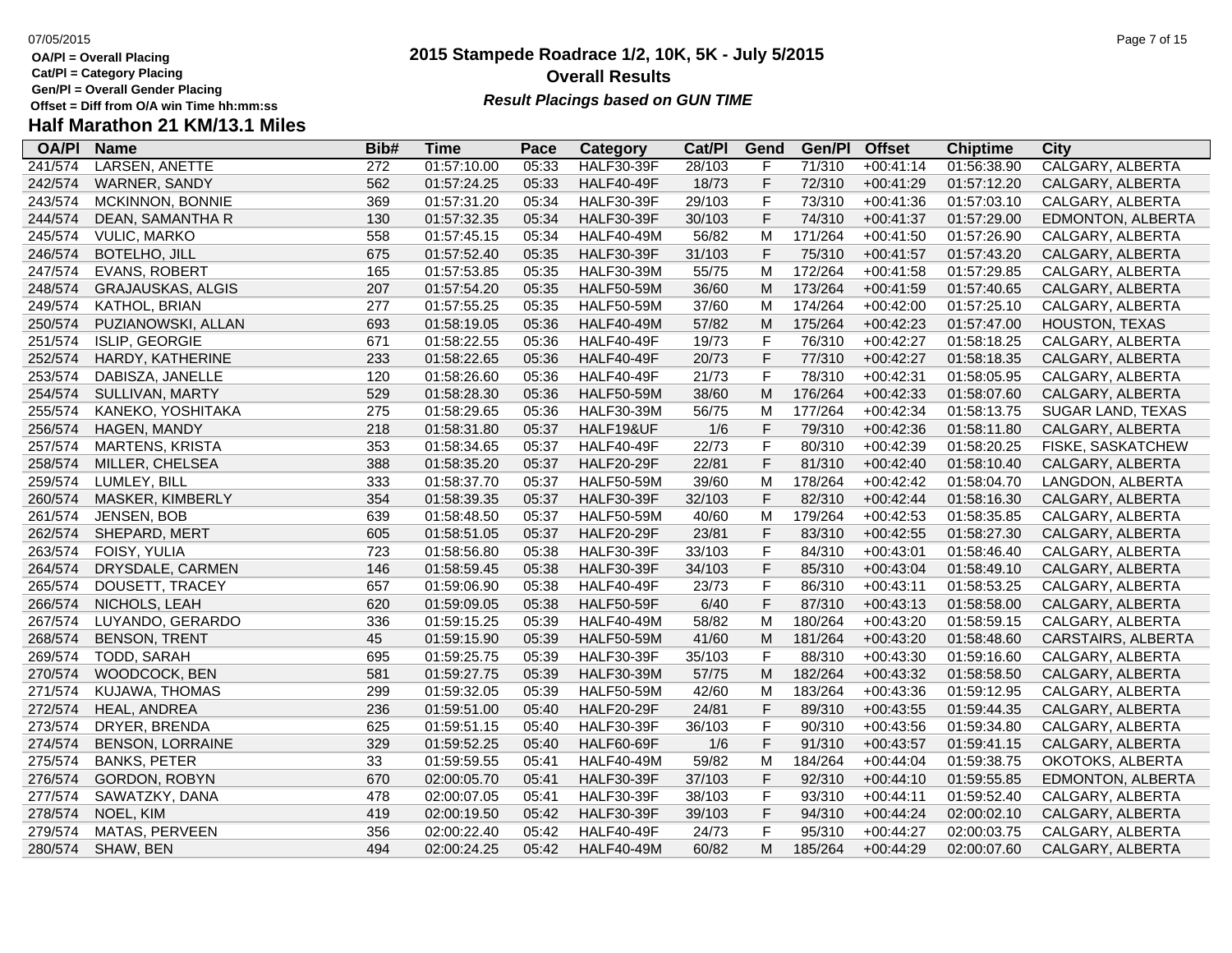**Cat/Pl = Category Placing**

**Gen/Pl = Overall Gender Placing**

### **2015 Stampede Roadrace 1/2, 10K, 5K - July 5/2015** 07/05/2015 Page 8 of 15 **Overall Results Result Placings based on GUN TIME**

| <b>OA/PI</b> | <b>Name</b>                | Bib# | <b>Time</b> | Pace  | Category          | Cat/Pl           | Gend | Gen/Pl  | <b>Offset</b> | <b>Chiptime</b> | City                    |
|--------------|----------------------------|------|-------------|-------|-------------------|------------------|------|---------|---------------|-----------------|-------------------------|
| 281/574      | MCAVOY, JESSICA            | 359  | 02:00:26.80 | 05:42 | HALF19&UF         | $\overline{2/6}$ |      | 96/310  | $+00:44:31$   | 02:00:08.30     | <b>CALGARY, ALBERTA</b> |
| 282/574      | HACKENBROOK, BOB           | 217  | 02:00:37.25 | 05:42 | <b>HALF60-69M</b> | 7/18             | M    | 186/264 | $+00:44:42$   | 02:00:24.40     | RED DEER, ALBERTA       |
| 283/574      | O'BRIEN, DAVID             | 422  | 02:00:38.65 | 05:43 | <b>HALF50-59M</b> | 43/60            | М    | 187/264 | $+00:44:43$   | 02:00:09.30     | CALGARY, ALBERTA        |
| 284/574      | <b>HELM, NANCY</b>         | 239  | 02:00:40.55 | 05:43 | <b>HALF30-39F</b> | 40/103           | F    | 97/310  | $+00:44:45$   | 02:00:18.00     | CALGARY, ALBERTA        |
| 285/574      | <b>BEATTY, DENISE</b>      | 38   | 02:00:43.35 | 05:43 | <b>HALF40-49F</b> | 25/73            | F    | 98/310  | $+00:44:48$   | 02:00:37.90     | CALGARY, ALBERTA        |
| 286/574      | MCARTHUR, SCOTT            | 358  | 02:00:43.45 | 05:43 | <b>HALF50-59M</b> | 44/60            | М    | 188/264 | $+00:44:48$   | 02:00:38.05     | CALGARY, ALBERTA        |
| 287/574      | HOGAN, AMBER               | 249  | 02:00:47.25 | 05:43 | <b>HALF30-39F</b> | 41/103           | F    | 99/310  | $+00:44:52$   | 02:00:20.55     | CALGARY, ALBERTA        |
| 288/574      | EVENS, ROSS                | 658  | 02:00:51.55 | 05:43 | <b>HALF20-29M</b> | 18/25            | M    | 189/264 | $+00:44:56$   | 02:00:25.30     | CALGARY, ALBERTA        |
| 289/574      | SHMID, ALEXANDER           | 721  | 02:01:02.85 | 05:44 | <b>HALF30-39M</b> | 58/75            | м    | 190/264 | $+00:45:07$   | 02:00:56.70     | CALGARY, ALBERTA        |
| 290/574      | YARDLEY, JASON             | 585  | 02:01:10.80 | 05:44 | <b>HALF40-49M</b> | 61/82            | M    | 191/264 | $+00:45:15$   | 02:01:04.35     | CALGARY, ALBERTA        |
| 291/574      | JUDD, DOUG                 | 661  | 02:01:17.70 | 05:44 | <b>HALF40-49M</b> | 62/82            | м    | 192/264 | $+00:45:22$   | 02:01:03.70     | CALGARY, ALBERTA        |
| 292/574      | DYSON, TERRY               | 153  | 02:01:35.95 | 05:45 | <b>HALF30-39F</b> | 42/103           | F    | 100/310 | $+00:45:40$   | 02:01:15.15     | CALGARY, ALBERTA        |
| 293/574      | PORTERFIELD, KAREN         | 447  | 02:01:38.30 | 05:45 | <b>HALF30-39F</b> | 43/103           | F    | 101/310 | $+00:45:43$   | 02:01:28.70     | CALGARY, ALBERTA        |
| 294/574      | <b>MCLAWS, NICOLE</b>      | 371  | 02:01:42.15 | 05:46 | <b>HALF30-39F</b> | 44/103           | F    | 102/310 | $+00:45:47$   | 02:01:23.10     | CALGARY, ALBERTA        |
| 295/574      | BOOSHEHRIAN, AHMAD         | 59   | 02:01:42.90 | 05:46 | <b>HALF30-39M</b> | 59/75            | M    | 193/264 | $+00:45:47$   | 02:01:23.60     | CALGARY, ALBERTA        |
| 296/574      | FOROOTAN, ZAMAN            | 181  | 02:01:43.10 | 05:46 | <b>HALF30-39M</b> | 60/75            | M    | 194/264 | $+00:45:47$   | 02:01:24.50     | CALGARY, ALBERTA        |
| 297/574      | ROSS, ROXANNE              | 468  | 02:01:43.80 | 05:46 | HALF40-49F        | 26/73            | F    | 103/310 | $+00:45:48$   | 02:01:15.55     | <b>BROOKS, ALBERTA</b>  |
| 298/574      | ROOKE, FELIX               | 208  | 02:01:47.80 | 05:46 | <b>HALF40-49M</b> | 63/82            | M    | 195/264 | $+00:45:52$   | 02:01:26.35     | CALGARY, ALBERTA        |
| 299/574      | GOSSE, KIERA               | 204  | 02:01:48.35 | 05:46 | <b>HALF40-49F</b> | 27/73            | F    | 104/310 | $+00:45:53$   | 02:01:17.30     | AIRDRIE, ALBERTA        |
| 300/574      | <b>TROCHIM, HOLLIE</b>     | 543  | 02:01:52.80 | 05:46 | <b>HALF30-39F</b> | 45/103           | F    | 105/310 | $+00:45:57$   | 02:01:37.05     | CALGARY, ALBERTA        |
| 301/574      | MARON, PAUL                | 349  | 02:01:57.55 | 05:46 | <b>HALF30-39M</b> | 61/75            | M    | 196/264 | $+00:46:02$   | 02:01:19.90     | CALGARY, ALBERTA        |
| 302/574      | LIDDELL, ALEXANDRA         | 321  | 02:01:58.35 | 05:46 | <b>HALF20-29F</b> | 25/81            | F    | 106/310 | $+00:46:03$   | 02:01:36.15     | CALGARY, ALBERTA        |
| 303/574      | LEUNG, DONNIE              | 319  | 02:02:01.55 | 05:47 | <b>HALF40-49M</b> | 64/82            | Μ    | 197/264 | $+00:46:06$   | 02:01:31.85     | CALGARY, ALBERTA        |
| 304/574      | HOLTE, KIRSTEN             | 252  | 02:02:03.10 | 05:47 | <b>HALF20-29F</b> | 26/81            | F    | 107/310 | $+00:46:07$   | 02:01:59.00     | CALGARY, ALBERTA        |
| 305/574      | GONZALEZ, MARCIA           | 596  | 02:02:03.50 | 05:47 | <b>HALF30-39F</b> | 46/103           | F    | 108/310 | $+00:46:08$   | 02:01:30.05     | CALGARY, ALBERTA        |
| 306/574      | HEENAN, JACLYN             | 237  | 02:02:10.95 | 05:47 | <b>HALF20-29F</b> | 27/81            | F    | 109/310 | $+00:46:15$   | 02:01:52.65     | CALGARY, ALBERTA        |
| 307/574      | MCIVER, FONDA              | 642  | 02:02:15.55 | 05:47 | <b>HALF50-59F</b> | 7/40             | F    | 110/310 | $+00:46:20$   | 02:02:09.20     | <b>BROOKS, ALBERTA</b>  |
| 308/574      | ELLIS, CRYSTAL             | 159  | 02:02:16.00 | 05:47 | <b>HALF30-39F</b> | 47/103           | F    | 111/310 | $+00:46:20$   | 02:02:11.65     | CALGARY, ALBERTA        |
| 309/574      | MULVIHILL, TERRY           | 408  | 02:02:27.75 | 05:48 | <b>HALF50-59M</b> | 45/60            | м    | 198/264 | $+00:46:32$   | 02:01:57.00     | STRATHMORE, ALBERT      |
| 310/574      | <b>BIRD, J KEVIN</b>       | 52   | 02:02:28.10 | 05:48 | <b>HALF60-69M</b> | 8/18             | M    | 199/264 | $+00:46:32$   | 02:02:18.90     | CALGARY, ALBERTA        |
| 311/574      | WATT, CATHY                | 563  | 02:02:33.60 | 05:48 | <b>HALF30-39F</b> | 48/103           | F    | 112/310 | $+00:46:38$   | 02:02:04.45     | CALGARY, ALBERTA        |
| 312/574      | PTASINSKI, JEN             | 664  | 02:02:39.60 | 05:48 | <b>HALF30-39F</b> | 49/103           | F    | 113/310 | $+00:46:44$   | 02:02:29.20     | ST. CATHARINES, ONT.    |
| 313/574      | MASSINA, SEAN              | 355  | 02:02:43.95 | 05:49 | <b>HALF30-39M</b> | 62/75            | M    | 200/264 | $+00:46:48$   | 02:02:27.40     | CALGARY, ALBERTA        |
| 314/574      | <b>VERGOUWEN, PATRICIA</b> | 556  | 02:02:48.40 | 05:49 | <b>HALF50-59F</b> | 8/40             | F    | 114/310 | $+00:46:53$   | 02:02:14.25     | CALGARY, ALBERTA        |
| 315/574      | KUNZE, JEN                 | 300  | 02:03:00.65 | 05:49 | <b>HALF30-39F</b> | 50/103           | F    | 115/310 | $+00:47:05$   | 02:02:52.90     | CALGARY, ALBERTA        |
| 317/574      | SZTABZYB, EMILY            | 731  | 02:03:20.05 | 05:50 | <b>HALF30-39F</b> | 51/103           | F    | 117/310 | $+00:47:24$   | 02:03:33.50     | CALGARY,                |
| 316/574      | SCOTT, KIRSTEN             | 487  | 02:03:20.05 | 05:50 | <b>HALF20-29F</b> | 28/81            |      | 116/310 | $+00:47:24$   | 02:03:02.70     | CALGARY, ALBERTA        |
| 318/574      | DUPUIS, KATE               | 637  | 02:03:26.25 | 05:50 | <b>HALF20-29F</b> | 29/81            | F    | 118/310 | $+00:47:31$   | 02:03:09.05     | CALGARY, ALBERTA        |
| 319/574      | <b>WAINMAN, STEFANIE</b>   | 559  | 02:03:30.70 | 05:51 | <b>HALF30-39F</b> | 52/103           | F    | 119/310 | $+00:47:35$   | 02:03:11.60     | CALGARY, ALBERTA        |
| 320/574      | READY, MONIKA              | 454  | 02:03:31.80 | 05:51 | <b>HALF30-39F</b> | 53/103           | F    | 120/310 | $+00:47:36$   | 02:03:19.35     | VANCOUVER, BRITISH      |
|              |                            |      |             |       |                   |                  |      |         |               |                 |                         |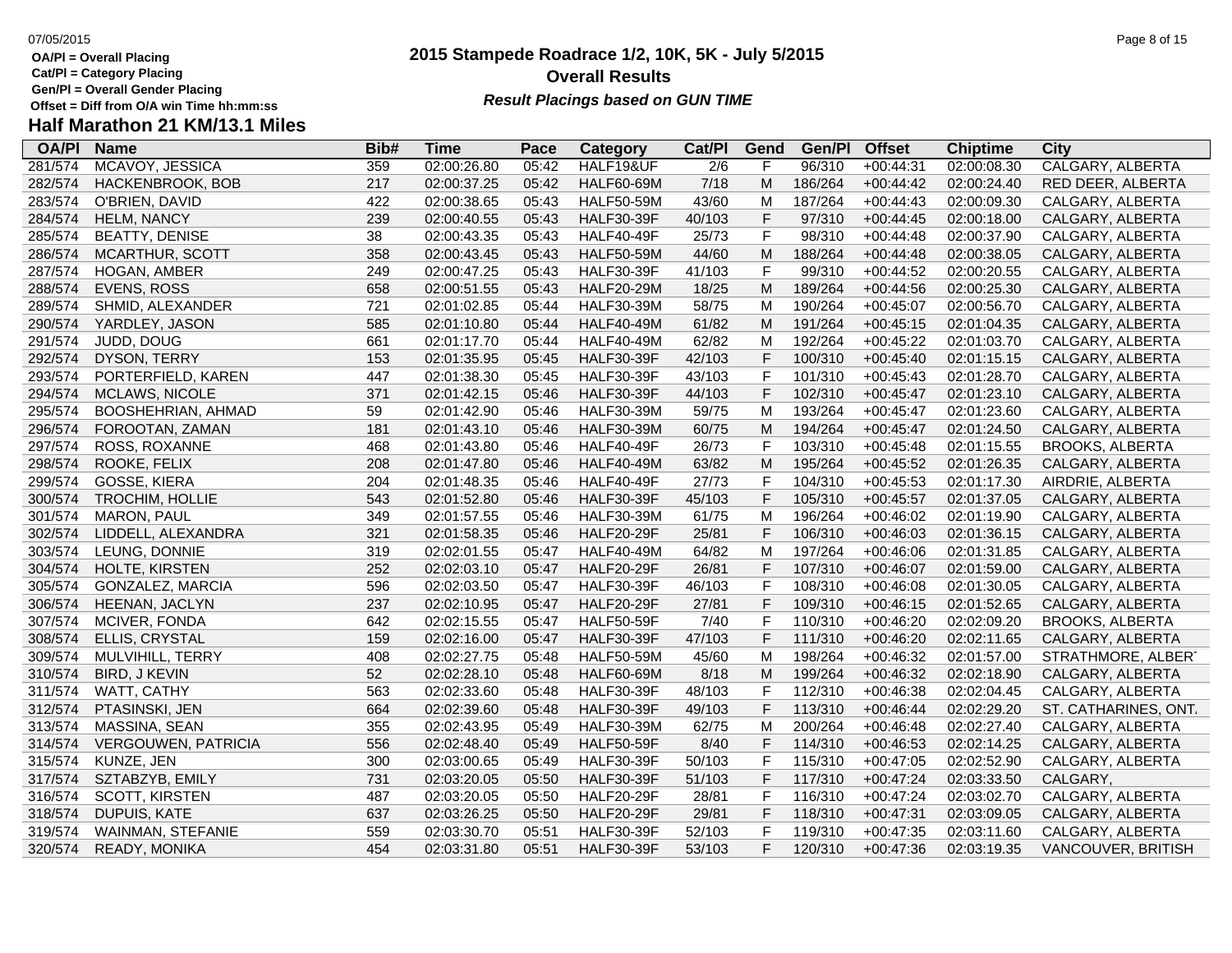- **Cat/Pl = Category Placing**
- **Gen/Pl = Overall Gender Placing**
- 

# **Half Marathon 21 KM/13.1 Miles**

| <b>OA/PI</b> | <b>Name</b>            | Bib# | <b>Time</b> | Pace  | <b>Category</b>   | Cat/Pl | Gend | Gen/Pl  | <b>Offset</b> | <b>Chiptime</b> | <b>City</b>             |
|--------------|------------------------|------|-------------|-------|-------------------|--------|------|---------|---------------|-----------------|-------------------------|
| 321/574      | POWELL, MARIE          | 448  | 02:03:39.75 | 05:51 | <b>HALF50-59F</b> | 9/40   | F    | 121/310 | $+00:47:44$   | 02:03:21.75     | <b>CALGARY, ALBERTA</b> |
| 322/574      | CLARK, LIZ             | 94   | 02:03:42.15 | 05:51 | <b>HALF30-39F</b> | 54/103 | F    | 122/310 | $+00:47:47$   | 02:03:10.60     | PALM SPRINGS, CALIFI    |
| 323/574      | GIERUS, ALEX           | 684  | 02:03:57.15 | 05:52 | <b>HALF40-49M</b> | 65/82  | M    | 201/264 | $+00:48:02$   | 02:03:41.70     | CALGARY, ALBERTA        |
| 324/574      | FAIRBARN, BAILEY       | 168  | 02:04:07.50 | 05:52 | HALF19&UF         | 3/6    | F    | 123/310 | $+00:48:12$   | 02:04:18.35     | CALGARY, ALBERTA        |
| 325/574      | HIEBERT, CANDICE       | 244  | 02:04:10.35 | 05:53 | <b>HALF20-29F</b> | 30/81  | F.   | 124/310 | $+00:48:15$   | 02:03:54.00     | CALGARY, ALBERTA        |
| 326/574      | URBANOWSKI, SARAH      | 546  | 02:04:11.70 | 05:53 | <b>HALF20-29F</b> | 31/81  | F    | 125/310 | $+00:48:16$   | 02:03:47.15     | CALGARY, ALBERTA        |
| 327/574      | <b>ERICKSON, GRANT</b> | 161  | 02:04:15.40 | 05:53 | <b>HALF40-49M</b> | 66/82  | M    | 202/264 | $+00:48:20$   | 02:03:40.95     | AIRDRIE, ALBERTA        |
| 328/574      | HAID, JOHN             | 220  | 02:04:17.50 | 05:53 | <b>HALF50-59M</b> | 46/60  | M    | 203/264 | $+00:48:22$   | 02:03:45.60     | CALGARY, ALBERTA        |
| 329/574      | VAN DER ZEE, RICHARD   | 552  | 02:04:20.65 | 05:53 | <b>HALF50-59M</b> | 47/60  | М    | 204/264 | $+00:48:25$   | 02:03:57.90     | AIRDRIE, ALBERTA        |
| 330/574      | <b>BLACKER, WILLOW</b> | 594  | 02:04:33.15 | 05:54 | <b>HALF20-29F</b> | 32/81  | F    | 126/310 | $+00:48:38$   | 02:04:09.05     | CALGARY, ALBERTA        |
| 331/574      | HANTZSCH, PATRICIA     | 231  | 02:04:56.65 | 05:55 | <b>HALF50-59F</b> | 10/40  | F    | 127/310 | $+00:49:01$   | 02:04:41.15     | CALGARY, ALBERTA        |
| 332/574      | MCIVER, TAZZA          | 643  | 02:04:59.15 | 05:55 | <b>HALF20-29F</b> | 33/81  | F    | 128/310 | $+00:49:04$   | 02:04:53.10     | <b>BROOKS, ALBERTA</b>  |
| 333/574      | RIVERA, CHRIS          | 647  | 02:04:59.90 | 05:55 | <b>HALF20-29M</b> | 19/25  | M    | 205/264 | $+00:49:04$   | 02:04:41.40     | EDMONTON, ALBERTA       |
| 334/574      | COLE, HEATHER          | 101  | 02:05:00.95 | 05:55 | <b>HALF40-49F</b> | 28/73  | F    | 129/310 | $+00:49:05$   | 02:04:29.40     | STRATHMORE, ALBERT      |
| 335/574      | VALENTINE, BRONWYN     | 549  | 02:05:01.85 | 05:55 | <b>HALF20-29F</b> | 34/81  | F    | 130/310 | $+00:49:06$   | 02:04:49.60     | CALGARY, ALBERTA        |
| 336/574      | WAITE, ERIN            | 560  | 02:05:05.15 | 05:55 | <b>HALF50-59F</b> | 11/40  | F    | 131/310 | $+00:49:10$   | 02:04:43.65     | CALGARY, ALBERTA        |
| 337/574      | KIAT, AMANDA           | 288  | 02:05:11.75 | 05:56 | <b>HALF40-49F</b> | 29/73  | F    | 132/310 | $+00:49:16$   | 02:05:04.10     | TAIPA, INTERNATIO       |
| 338/574      | <b>GRAHAM, ERIN</b>    | 206  | 02:05:14.40 | 05:56 | <b>HALF30-39F</b> | 55/103 | F    | 133/310 | $+00:49:19$   | 02:04:36.70     | CALGARY, ALBERTA        |
| 339/574      | DEUTSCHER, NORMAN      | 139  | 02:05:18.35 | 05:56 | HALF70+M          | 1/1    | M    | 206/264 | $+00:49:23$   | 02:05:01.90     | MEADOW LAKE, SASK/      |
| 340/574      | ALLEN, MADISON         | 21   | 02:06:13.85 | 05:58 | <b>HALF20-29F</b> | 35/81  | F    | 134/310 | $+00:50:18$   | 02:06:02.60     | EDMONTON, ALBERTA       |
| 341/574      | <b>BORLAND, MIKE</b>   | 60   | 02:06:28.15 | 05:59 | <b>HALF30-39M</b> | 63/75  | M    | 207/264 | $+00:50:33$   | 02:06:06.70     | OKOTOKS, ALBERTA        |
| 342/574      | PAYNE, JENNIFER        | 673  | 02:06:44.40 | 06:00 | <b>HALF20-29F</b> | 36/81  | F    | 135/310 | $+00:50:49$   | 02:06:13.85     | CALGARY, ALBERTA        |
| 343/574      | KING, JENNIFER         | 292  | 02:06:48.35 | 06:00 | <b>HALF30-39F</b> | 56/103 | F    | 136/310 | $+00:50:53$   | 02:06:34.20     | STRATHMORE, ALBERT      |
| 344/574      | RUDOLF, JEFF           | 665  | 02:06:50.20 | 06:00 | <b>HALF30-39M</b> | 64/75  | M    | 208/264 | $+00:50:55$   | 02:06:25.05     | CALGARY, ALBERTA        |
| 345/574      | SPENCER, KARI          | 512  | 02:06:51.00 | 06:00 | <b>HALF30-39F</b> | 57/103 | F    | 137/310 | $+00:50:55$   | 02:06:40.70     | CALGARY, ALBERTA        |
| 346/574      | VAN DER MERWE, LAMINDA | 551  | 02:06:55.05 | 06:00 | <b>HALF40-49F</b> | 30/73  | F    | 138/310 | $+00:50:59$   | 02:07:04.55     | HIGH RIVER, ALBERTA     |
| 347/574      | PARSONS, JOHN          | 432  | 02:06:59.75 | 06:01 | <b>HALF30-39M</b> | 65/75  | M    | 209/264 | $+00:51:04$   | 02:06:31.60     | CALGARY, ALBERTA        |
| 348/574      | WOODMAN, STEPHAN       | 582  | 02:07:01.00 | 06:01 | <b>HALF40-49M</b> | 67/82  | M    | 210/264 | $+00:51:05$   | 02:06:24.45     | AIRDRIE, ALBERTA        |
| 349/574      | LOKANC, SABINA         | 327  | 02:07:11.80 | 06:01 | <b>HALF40-49F</b> | 31/73  | F    | 139/310 | $+00:51:16$   | 02:06:48.35     | CALGARY, ALBERTA        |
| 350/574      | SADLER, JONATHAN       | 473  | 02:07:13.00 | 06:01 | <b>HALF60-69M</b> | 9/18   | M    | 211/264 | $+00:51:17$   | 02:06:59.05     | CALGARY, ALBERTA        |
| 351/574      | CASTILLO, VERONICA     | 82   | 02:07:15.35 | 06:01 | <b>HALF40-49F</b> | 32/73  | F    | 140/310 | $+00:51:20$   | 02:06:58.45     | CALGARY, ALBERTA        |
| 352/574      | FRESQUEZ, DEBORAH      | 186  | 02:07:20.90 | 06:02 | <b>HALF60-69F</b> | 2/6    | F    | 141/310 | $+00:51:25$   | 02:06:50.30     | FLAGSTAFF, ARIZONA      |
| 353/574      | HUSZAR, LEANNA         | 259  | 02:07:31.45 | 06:02 | <b>HALF40-49F</b> | 33/73  | F    | 142/310 | $+00:51:36$   | 02:07:10.80     | CALGARY, ALBERTA        |
| 354/574      | HOMAN, MEREDITH        | 253  | 02:07:37.35 | 06:02 | <b>HALF30-39F</b> | 58/103 | F    | 143/310 | $+00:51:42$   | 02:07:06.00     | CALGARY, ALBERTA        |
| 355/574      | HOPSON, ANITA          | 254  | 02:07:45.70 | 06:03 | <b>HALF30-39F</b> | 59/103 | F    | 144/310 | $+00:51:50$   | 02:07:15.70     | CALGARY, ALBERTA        |
| 356/574      | YU, FLORENCE           | 588  | 02:07:49.95 | 06:03 | <b>HALF20-29F</b> | 37/81  | F    | 145/310 | $+00:51:54$   | 02:07:26.45     | CALGARY, ALBERTA        |
| 357/574      | GULKO, SUSAN           | 674  | 02:07:53.10 | 06:03 | <b>HALF30-39F</b> | 60/103 | F    | 146/310 | $+00:51:57$   | 02:07:27.05     | EDMONTON, ALBERTA       |
| 358/574      | <b>BIRD, HOLLY</b>     | 654  | 02:07:56.80 | 06:03 | <b>HALF30-39F</b> | 61/103 | F.   | 147/310 | $+00:52:01$   | 02:07:36.55     | CALGARY, ALBERTA        |
| 359/574      | HIRSCHE, JULIE         | 247  | 02:08:02.50 | 06:04 | <b>HALF40-49F</b> | 34/73  | F    | 148/310 | $+00:52:07$   | 02:07:43.90     | OKOTOKS, ALBERTA        |
| 360/574      | MIERAU, CAM            | 383  | 02:08:02.70 | 06:04 | <b>HALF40-49M</b> | 68/82  | M    | 212/264 | $+00:52:07$   | 02:07:43.85     | CALGARY, ALBERTA        |

### **2015 Stampede Roadrace 1/2, 10K, 5K - July 5/2015** 07/05/2015 Page 9 of 15 **Overall Results Result Placings based on GUN TIME**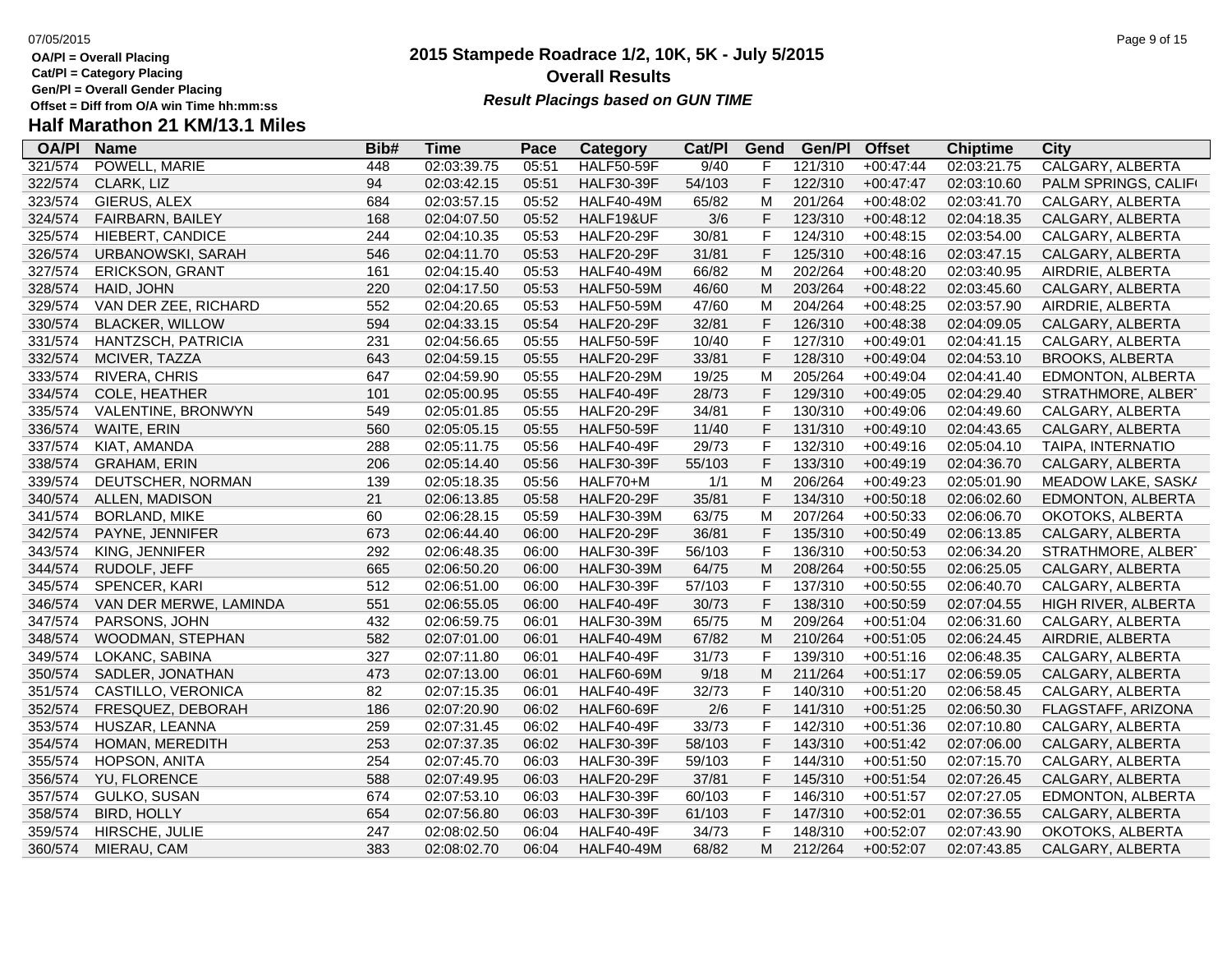**Cat/Pl = Category Placing**

**Gen/Pl = Overall Gender Placing**

### **2015 Stampede Roadrace 1/2, 10K, 5K - July 5/2015** 07/05/2015 Page 10 of 15 **Overall Results Result Placings based on GUN TIME**

| <b>OA/PI</b> | <b>Name</b>           | Bib# | <b>Time</b> | Pace  | Category          | Cat/Pl | Gend | Gen/Pl  | <b>Offset</b> | <b>Chiptime</b> | <b>City</b>               |
|--------------|-----------------------|------|-------------|-------|-------------------|--------|------|---------|---------------|-----------------|---------------------------|
| 361/574      | <b>MOORMAN, MATT</b>  | 628  | 02:08:07.30 | 06:04 | <b>HALF50-59M</b> | 48/60  | M    | 213/264 | $+00:52:12$   | 02:07:42.70     | <b>CALGARY, ALBERTA</b>   |
| 362/574      | <b>BARBER, CLAIRE</b> | 36   | 02:08:23.00 | 06:05 | <b>HALF30-39F</b> | 62/103 | F    | 149/310 | $+00:52:27$   | 02:08:00.90     | CALGARY, ALBERTA          |
| 363/574      | GROND, SARAH          | 213  | 02:08:24.30 | 06:05 | <b>HALF20-29F</b> | 38/81  | F    | 150/310 | $+00:52:29$   | 02:08:02.55     | MENOMONEE FALLS, V        |
| 364/574      | <b>BEST, INDIANA</b>  | 48   | 02:08:28.45 | 06:05 | <b>HALF20-29F</b> | 39/81  | F    | 151/310 | $+00:52:33$   | 02:08:11.10     | CALGARY, ALBERTA          |
| 365/574      | PENKOFF, CHRIS        | 437  | 02:08:48.15 | 06:06 | <b>HALF30-39M</b> | 66/75  | M    | 214/264 | $+00:52:53$   | 02:08:40.00     | CALGARY, ALBERTA          |
| 366/574      | PETERS, KIRSTEN       | 439  | 02:08:54.40 | 06:06 | <b>HALF40-49F</b> | 35/73  | F    | 152/310 | $+00:52:59$   | 02:08:40.65     | CALGARY, ALBERTA          |
| 367/574      | MCCREADIE, MICHAEL    | 363  | 02:08:57.10 | 06:06 | <b>HALF40-49M</b> | 69/82  | M    | 215/264 | $+00:53:01$   | 02:08:25.20     | CALGARY, ALBERTA          |
| 368/574      | SPICE, RON            | 513  | 02:08:59.75 | 06:06 | <b>HALF50-59M</b> | 49/60  | M    | 216/264 | $+00:53:04$   | 02:08:39.50     | OKOTOKS, ALBERTA          |
| 369/574      | MCLEAN, BARB          | 372  | 02:09:04.55 | 06:07 | <b>HALF30-39F</b> | 63/103 | F    | 153/310 | $+00:53:09$   | 02:08:47.30     | CALGARY, ALBERTA          |
| 370/574      | FEHR, ED              | 724  | 02:09:05.05 | 06:07 | <b>HALF60-69M</b> | 10/18  | M    | 217/264 | $+00:53:09$   | 02:08:40.40     | CALGARY,                  |
| 371/574      | YOUNGBERG, ROY        | 587  | 02:09:05.30 | 06:07 | <b>HALF60-69M</b> | 11/18  | M    | 218/264 | $+00:53:10$   | 02:08:41.35     | DEVON, ALBERTA            |
| 372/574      | BOBOLO, JUNE          | 56   | 02:09:17.40 | 06:07 | <b>HALF50-59F</b> | 12/40  | F    | 154/310 | $+00:53:22$   | 02:08:47.10     | ESTEVAN, SASKATCHE        |
| 373/574      | COOKE, JOHN           | 106  | 02:09:17.55 | 06:07 | <b>HALF60-69M</b> | 12/18  | M    | 219/264 | $+00:53:22$   | 02:09:04.80     | CALGARY, ALBERTA          |
| 374/574      | FORSYTH, CINDY        | 182  | 02:09:19.00 | 06:07 | <b>HALF40-49F</b> | 36/73  | F    | 155/310 | $+00:53:23$   | 02:08:54.75     | CALGARY, ALBERTA          |
| 375/574      | MACKENZIE, SARAH      | 338  | 02:09:29.40 | 06:08 | <b>HALF30-39F</b> | 64/103 | F    | 156/310 | $+00:53:34$   | 02:09:19.50     | CALGARY, ALBERTA          |
| 376/574      | KLITZKE, KEVIN        | 295  | 02:09:37.40 | 06:08 | <b>HALF30-39M</b> | 67/75  | M    | 220/264 | $+00:53:42$   | 02:09:11.55     | CALGARY, ALBERTA          |
| 377/574      | NELSON, JUDY          | 412  | 02:09:44.55 | 06:08 | <b>HALF50-59F</b> | 13/40  | F    | 157/310 | $+00:53:49$   | 02:09:32.25     | CALGARY, ALBERTA          |
| 378/574      | MACPHERSON, HEATHER   | 342  | 02:10:27.80 | 06:10 | <b>HALF50-59F</b> | 14/40  | F    | 158/310 | $+00:54:32$   | 02:10:09.80     | CALGARY, ALBERTA          |
| 379/574      | <b>BAKER, THERESA</b> | 31   | 02:10:29.50 | 06:11 | <b>HALF50-59F</b> | 15/40  | F    | 159/310 | $+00:54:34$   | 02:10:42.05     | CALGARY, ALBERTA          |
| 380/574      | CARLISLE, LAURA       | 79   | 02:10:29.65 | 06:11 | <b>HALF50-59F</b> | 16/40  | F    | 160/310 | $+00:54:34$   | 02:10:41.75     | CALGARY, ALBERTA          |
| 381/574      | PIRIE, KAREN          | 443  | 02:10:37.00 | 06:11 | <b>HALF50-59F</b> | 17/40  | F    | 161/310 | $+00:54:41$   | 02:10:08.30     | <b>GLASGOW, INTERNATI</b> |
| 382/574      | HARDER, KATHERINE     | 232  | 02:11:16.60 | 06:13 | <b>HALF20-29F</b> | 40/81  | F    | 162/310 | $+00:55:21$   | 02:11:04.55     | CALGARY, ALBERTA          |
| 383/574      | VAN DER MERWE, CARLO  | 653  | 02:11:22.25 | 06:13 | <b>HALF40-49M</b> | 70/82  | M    | 221/264 | $+00:55:27$   | 02:11:31.75     | HIGH RIVER, ALBERTA       |
| 384/574      | GAMACHE, KARINA       | 189  | 02:11:26.25 | 06:13 | <b>HALF30-39F</b> | 65/103 | F    | 163/310 | $+00:55:31$   | 02:11:01.15     | CALGARY, ALBERTA          |
| 385/574      | SORGE, JOLANE         | 511  | 02:11:40.20 | 06:14 | <b>HALF30-39F</b> | 66/103 | F    | 164/310 | $+00:55:45$   | 02:11:30.60     | EDMONTON, ALBERTA         |
| 386/574      | SILVERTOOTH, MAGGIE   | 498  | 02:11:40.45 | 06:14 | <b>HALF20-29F</b> | 41/81  | F    | 165/310 | $+00:55:45$   | 02:11:30.15     | OKLAHOMA CITY, OKL/       |
| 387/574      | ANTAYA, CATHY         | 23   | 02:11:54.70 | 06:15 | <b>HALF40-49F</b> | 37/73  | F    | 166/310 | $+00:55:59$   | 02:11:23.60     | CALGARY, ALBERTA          |
| 388/574      | LAVOIE, PAUL          | 686  | 02:12:05.20 | 06:15 | <b>HALF40-49M</b> | 71/82  | M    | 222/264 | $+00:56:10$   | 02:11:51.05     | CALGARY, ALBERTA          |
| 389/574      | OLAFSON, DOUG         | 691  | 02:12:05.25 | 06:15 | <b>HALF40-49M</b> | 72/82  | M    | 223/264 | $+00:56:10$   | 02:11:50.85     | CALGARY, ALBERTA          |
| 390/574      | KING, JENNIFER        | 293  | 02:12:20.25 | 06:16 | <b>HALF50-59F</b> | 18/40  | F    | 167/310 | $+00:56:25$   | 02:12:03.25     | CALGARY, ALBERTA          |
| 391/574      | <b>COCKBURN, JESS</b> | 100  | 02:12:21.10 | 06:16 | <b>HALF30-39F</b> | 67/103 | F    | 168/310 | $+00:56:25$   | 02:11:44.85     | HAMILTON, ONTARIO         |
| 392/574      | <b>BENSON, KELLY</b>  | 733  | 02:12:22.95 | 06:16 | <b>HALF20-29M</b> | 20/25  | M    | 224/264 | $+00:56:27$   | 02:12:22.95     | CALGARY,                  |
| 393/574      | GOUDIE, DEREK         | 205  | 02:12:24.85 | 06:16 | <b>HALF50-59M</b> | 50/60  | M    | 225/264 | $+00:56:29$   | 02:12:11.80     | CALGARY, ALBERTA          |
| 394/574      | WITTAL, BRANDI        | 578  | 02:12:26.60 | 06:16 | <b>HALF30-39F</b> | 68/103 | F    | 169/310 | $+00:56:31$   | 02:12:06.05     | CALGARY, ALBERTA          |
| 395/574      | RIESEBERG, ASHLEY     | 459  | 02:12:30.95 | 06:16 | <b>HALF20-29F</b> | 42/81  | F    | 170/310 | $+00:56:35$   | 02:12:42.30     | CALGARY, ALBERTA          |
| 396/574      | KWASEK, KATIE         | 599  | 02:12:31.55 | 06:16 | <b>HALF20-29F</b> | 43/81  | F    | 171/310 | $+00:56:36$   | 02:09:52.30     | LEDUC, ALBERTA            |
| 397/574      | MIERAU, TAMMY         | 384  | 02:12:32.80 | 06:16 | <b>HALF40-49F</b> | 38/73  | F    | 172/310 | $+00:56:37$   | 02:12:12.95     | CALGARY, ALBERTA          |
| 398/574      | STAFFORD, KAREN       | 515  | 02:12:33.10 | 06:16 | <b>HALF50-59F</b> | 19/40  | F    | 173/310 | $+00:56:37$   | 02:12:12.85     | CALGARY, ALBERTA          |
| 399/574      | LEECH, BONNIE         | 314  | 02:12:36.40 | 06:17 | <b>HALF50-59F</b> | 20/40  | F    | 174/310 | $+00:56:41$   | 02:12:49.70     | CALGARY, ALBERTA          |
| 400/574      | LUCHKA, ASHLEY        | 331  | 02:12:40.40 | 06:17 | <b>HALF20-29F</b> | 44/81  | F    | 175/310 | $+00:56:45$   | 02:12:08.50     | CALGARY, ALBERTA          |
|              |                       |      |             |       |                   |        |      |         |               |                 |                           |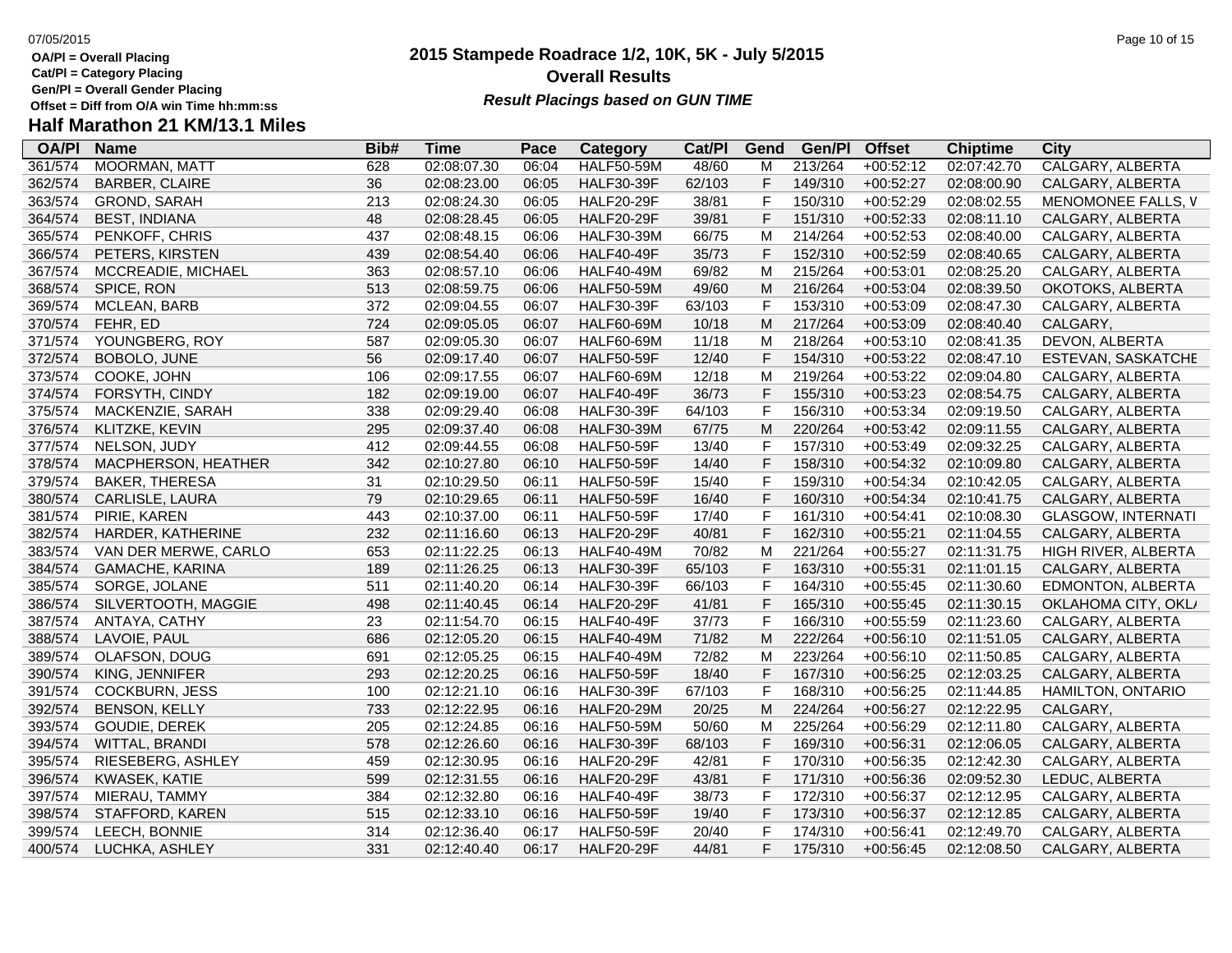**Cat/Pl = Category Placing**

**Gen/Pl = Overall Gender Placing**

### **2015 Stampede Roadrace 1/2, 10K, 5K - July 5/2015** 07/05/2015 Page 11 of 15 **Overall Results Result Placings based on GUN TIME**

| <b>OA/PI</b> | <b>Name</b>               | Bib# | Time        | Pace  | Category          | Cat/PI | Gend         | Gen/Pl  | <b>Offset</b> | <b>Chiptime</b> | City                      |
|--------------|---------------------------|------|-------------|-------|-------------------|--------|--------------|---------|---------------|-----------------|---------------------------|
| 401/574      | SZWARC, ANNE              | 533  | 02:12:40.65 | 06:17 | <b>HALF50-59F</b> | 21/40  | F            | 176/310 | $+00:56:45$   | 02:12:19.70     | CALGARY, ALBERTA          |
| 402/574      | MOORE, TREVAR             | 400  | 02:12:41.05 | 06:17 | <b>HALF40-49M</b> | 73/82  | M            | 226/264 | $+00:56:45$   | 02:12:13.40     | CALGARY, ALBERTA          |
| 403/574      | WONG, CAMELIA             | 579  | 02:12:52.50 | 06:17 | <b>HALF40-49F</b> | 39/73  | F            | 177/310 | $+00:56:57$   | 02:12:13.25     | CALGARY, ALBERTA          |
| 405/574      | TEITELBAUM, LISA          | 534  | 02:12:53.10 | 06:17 | <b>HALF20-29F</b> | 45/81  | F            | 179/310 | $+00:56:57$   | 02:12:19.05     | CALGARY, ALBERTA          |
| 404/574      | ANDERSON, KATY            | 305  | 02:12:53.10 | 06:17 | <b>HALF30-39F</b> | 69/103 | F            | 178/310 | $+00:56:57$   | 02:12:18.70     | CALGARY, ALBERTA          |
| 407/574      | MARSHALL, SUSAN           | 351  | 02:13:08.95 | 06:18 | <b>HALF40-49F</b> | 40/73  | $\mathsf F$  | 180/310 | $+00:57:13$   | 02:12:41.05     | OKOTOKS, ALBERTA          |
| 406/574      | STATHAM, KERRY            | 517  | 02:13:08.95 | 06:18 | <b>HALF40-49M</b> | 74/82  | M            | 227/264 | $+00:57:13$   | 02:12:40.70     | OKOTOKS, ALBERTA          |
| 408/574      | MJANES, SARAH             | 394  | 02:13:29.35 | 06:19 | <b>HALF20-29F</b> | 46/81  | F            | 181/310 | $+00:57:34$   | 02:13:04.30     | COQUITLAM, BRITISH (      |
| 410/574      | COTE MCKENNA, RACHEL      | 697  | 02:13:30.25 | 06:19 | <b>HALF30-39F</b> | 70/103 | $\mathsf{F}$ | 182/310 | $+00:57:35$   | 02:13:22.60     | CALGARY, ALBERTA          |
| 409/574      | REAH, JEREMY              | 455  | 02:13:30.25 | 06:19 | <b>HALF30-39M</b> | 68/75  | M            | 228/264 | $+00:57:35$   | 02:13:02.15     | CALGARY, ALBERTA          |
| 411/574      | <b>WEIERS, VIOLA</b>      | 564  | 02:13:32.15 | 06:19 | <b>HALF50-59F</b> | 22/40  | $\mathsf F$  | 183/310 | $+00:57:37$   | 02:13:19.25     | COCHRANE, ALBERTA         |
| 412/574      | VERTZ, ASHLEY             | 557  | 02:13:32.40 | 06:19 | <b>HALF20-29F</b> | 47/81  | $\mathsf F$  | 184/310 | $+00:57:37$   | 02:13:19.80     | CALGARY, ALBERTA          |
| 413/574      | DICKIN, ELIZABETH         | 141  | 02:13:33.60 | 06:19 | <b>HALF20-29F</b> | 48/81  | $\mathsf F$  | 185/310 | $+00:57:38$   | 02:13:09.05     | CALGARY, ALBERTA          |
| 414/574      | KAWAISHI, HIROSHI         | 279  | 02:13:37.05 | 06:19 | <b>HALF40-49M</b> | 75/82  | M            | 229/264 | $+00:57:41$   | 02:13:27.80     | CALGARY, ALBERTA          |
| 415/574      | DIFRANCESCO, DAVID        | 636  | 02:13:40.40 | 06:20 | <b>HALF60-69M</b> | 13/18  | M            | 230/264 | $+00:57:45$   | 02:13:32.00     | KNUTSFORD, BRITISH        |
| 416/574      | <b>BAPTIE, SUZANNE</b>    | 35   | 02:13:45.85 | 06:20 | <b>HALF50-59F</b> | 23/40  | F            | 186/310 | $+00:57:50$   | 02:13:10.90     | CALGARY, ALBERTA          |
| 417/574      | <b>CLOWSER, CHRISTINE</b> | 98   | 02:13:59.80 | 06:21 | <b>HALF30-39F</b> | 71/103 | F            | 187/310 | $+00:58:04$   | 02:13:39.00     | CALGARY, ALBERTA          |
| 418/574      | BRADLEY, JAY              | 65   | 02:14:03.05 | 06:21 | <b>HALF60-69M</b> | 14/18  | M            | 231/264 | $+00:58:07$   | 02:13:55.15     | CALGARY, ALBERTA          |
| 419/574      | EDWARDS, MEAGAN           | 156  | 02:14:23.00 | 06:22 | <b>HALF30-39F</b> | 72/103 | $\mathsf F$  | 188/310 | $+00:58:27$   | 02:13:59.35     | CALGARY, ALBERTA          |
| 420/574      | CHAN, LEONA               | 85   | 02:14:28.05 | 06:22 | <b>HALF30-39F</b> | 73/103 | $\mathsf F$  | 189/310 | $+00:58:32$   | 02:14:01.60     | CALGARY, ALBERTA          |
| 421/574      | BATWARA, ABHISHEK         | 37   | 02:14:34.45 | 06:22 | <b>HALF20-29M</b> | 21/25  | M            | 232/264 | $+00:58:39$   | 02:14:01.00     | CALGARY, ALBERTA          |
| 422/574      | <b>WILSON, ELLA</b>       | 574  | 02:14:39.60 | 06:22 | <b>HALF30-39F</b> | 74/103 | F            | 190/310 | $+00:58:44$   | 02:14:10.00     | CALGARY, ALBERTA          |
| 423/574      | PIRIE, GRAHAM             | 442  | 02:14:54.80 | 06:23 | <b>HALF50-59M</b> | 51/60  | M            | 233/264 | $+00:58:59$   | 02:14:26.05     | <b>GLASGOW, INTERNATI</b> |
| 424/574      | SAWYER, BARRY             | 479  | 02:15:16.20 | 06:24 | <b>HALF50-59M</b> | 52/60  | M            | 234/264 | $+00:59:21$   | 02:14:56.25     | CALGARY, ALBERTA          |
| 425/574      | SAWYER, PHYLLIS           | 708  | 02:15:16.40 | 06:24 | <b>HALF50-59F</b> | 24/40  | $\mathsf F$  | 191/310 | $+00:59:21$   | 02:14:56.70     | CALGARY, ALBERTA          |
| 426/574      | CONTENTI, JUSTINA         | 104  | 02:15:20.90 | 06:24 | <b>HALF20-29F</b> | 49/81  | F            | 192/310 | $+00:59:25$   | 02:14:49.40     | CALGARY, ALBERTA          |
| 427/574      | <b>BROGAN, ALLISHA</b>    | 610  | 02:15:24.65 | 06:25 | <b>HALF20-29F</b> | 50/81  | $\mathsf{F}$ | 193/310 | $+00:59:29$   | 02:15:20.05     | CALGARY, ALBERTA          |
| 428/574      | <b>WOLSTENHOLE, ROSE</b>  | 713  | 02:15:38.55 | 06:25 | <b>HALF50-59F</b> | 25/40  | F            | 194/310 | $+00:59:43$   | 02:15:19.95     | CALGARY,                  |
| 429/574      | LAU, ANDREA               | 616  | 02:15:38.65 | 06:25 | <b>HALF20-29F</b> | 51/81  | $\mathsf F$  | 195/310 | $+00:59:43$   | 02:15:07.25     | CALGARY, ALBERTA          |
| 430/574      | KHATRI, NAND LAL          | 285  | 02:15:43.25 | 06:25 | <b>HALF30-39M</b> | 69/75  | M            | 235/264 | $+00:59:48$   | 02:15:10.65     | CALGARY, ALBERTA          |
| 431/574      | MCGUIRE, PADDY            | 618  | 02:16:00.70 | 06:26 | <b>HALF50-59M</b> | 53/60  | M            | 236/264 | $+01:00:05$   | 02:15:40.25     | CALGARY, ALBERTA          |
| 432/574      | EKEWENU, EBBY             | 158  | 02:16:01.05 | 06:26 | <b>HALF40-49F</b> | 41/73  | $\mathsf F$  | 196/310 | $+01:00:05$   | 02:15:37.65     | CALGARY, ALBERTA          |
| 433/574      | URSULESCU, MARIE-CLAUDE   | 547  | 02:16:19.85 | 06:27 | <b>HALF40-49F</b> | 42/73  | $\mathsf{F}$ | 197/310 | $+01:00:24$   | 02:15:45.80     | ALBERTA, ALBERTA          |
| 434/574      | SMULDERS, JESSIE          | 621  | 02:16:19.90 | 06:27 | <b>HALF30-39F</b> | 75/103 | F            | 198/310 | $+01:00:24$   | 02:15:53.20     | OKOTOKS, ALBERTA          |
| 435/574      | JENNINGS, KATHRYN         | 267  | 02:16:35.35 | 06:28 | <b>HALF30-39F</b> | 76/103 | $\mathsf{F}$ | 199/310 | $+01:00:40$   | 02:16:16.70     | CALGARY, ALBERTA          |
| 436/574      | JENSEN, MARY              | 268  | 02:16:41.65 | 06:28 | <b>HALF40-49F</b> | 43/73  | $\mathsf F$  | 200/310 | $+01:00:46$   | 02:16:11.35     | CALGARY, ALBERTA          |
| 437/574      | LINSANGAN, KELVIN         | 678  | 02:16:41.95 | 06:28 | <b>HALF20-29M</b> | 22/25  | M            | 237/264 | $+01:00:46$   | 02:16:41.05     | CALGARY, ALBERTA          |
| 438/574      | DE GUZMAN, GIZELLE        | 127  | 02:16:47.45 | 06:29 | HALF19&UF         | 4/6    | F            | 201/310 | $+01:00:52$   | 02:13:59.95     | CREMONA, ALBERTA          |
| 439/574      | MORRISH, ALICIA           | 403  | 02:17:11.55 | 06:30 | <b>HALF40-49F</b> | 44/73  | $\mathsf F$  | 202/310 | $+01:01:16$   | 02:16:33.30     | CALGARY, ALBERTA          |
| 440/574      | AUSTIN, LAURA             | 26   | 02:17:24.95 | 06:30 | <b>HALF20-29F</b> | 52/81  | F            | 203/310 | $+01:01:29$   | 02:17:18.00     | CALGARY, ALBERTA          |
|              |                           |      |             |       |                   |        |              |         |               |                 |                           |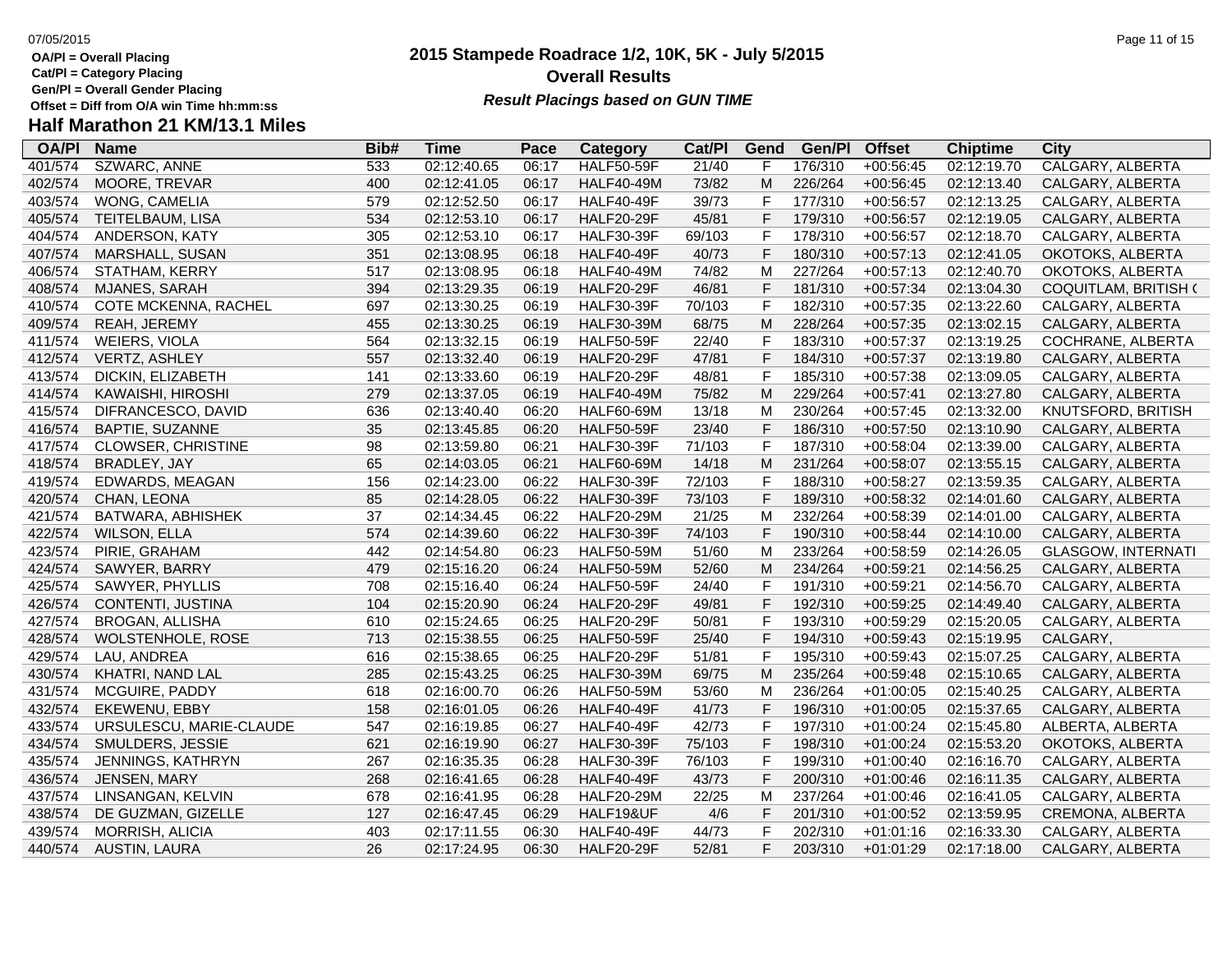**Cat/Pl = Category Placing**

**Gen/Pl = Overall Gender Placing**

### **2015 Stampede Roadrace 1/2, 10K, 5K - July 5/2015** 07/05/2015 Page 12 of 15 **Overall Results Result Placings based on GUN TIME**

| <b>OA/PI</b> | <b>Name</b>               | Bib# | Time        | Pace  | Category          | Cat/Pl | Gend | Gen/Pl  | <b>Offset</b> | <b>Chiptime</b> | City                      |
|--------------|---------------------------|------|-------------|-------|-------------------|--------|------|---------|---------------|-----------------|---------------------------|
| 441/574      | UPADHYAYA, DEEPA          | 545  | 02:17:58.00 | 06:32 | <b>HALF40-49F</b> | 45/73  | F    | 204/310 | $+01:02:02$   | 02:17:39.65     | CALGARY, ALBERTA          |
| 442/574      | <b>REABURN, TARA</b>      | 453  | 02:18:05.05 | 06:32 | <b>HALF40-49F</b> | 46/73  | F    | 205/310 | $+01:02:09$   | 02:17:36.70     | CALGARY, ALBERTA          |
| 443/574      | GONZALES, DORINDA         | 201  | 02:18:07.60 | 06:32 | <b>HALF40-49F</b> | 47/73  | F    | 206/310 | $+01:02:12$   | 02:17:44.55     | CALGARY, ALBERTA          |
| 444/574      | ROWAN, JORDAN             | 471  | 02:18:13.30 | 06:33 | <b>HALF30-39M</b> | 70/75  | M    | 238/264 | $+01:02:18$   | 02:17:44.80     | OKOTOKS, ALBERTA          |
| 445/574      | KELLY, FIONA              | 283  | 02:18:34.45 | 06:34 | <b>HALF40-49F</b> | 48/73  | F    | 207/310 | $+01:02:39$   | 02:18:15.65     | CALGARY, ALBERTA          |
| 446/574      | <b>HERINGTON, JAMIE</b>   | 241  | 02:18:35.85 | 06:34 | <b>HALF50-59M</b> | 54/60  | M    | 239/264 | $+01:02:40$   | 02:17:59.90     | CALGARY, ALBERTA          |
| 447/574      | ESPEY, MARY JANE          | 164  | 02:18:35.95 | 06:34 | <b>HALF40-49F</b> | 49/73  | F    | 208/310 | $+01:02:40$   | 02:18:00.45     | CALGARY, ALBERTA          |
| 448/574      | FLYNN, SARAH              | 177  | 02:18:36.05 | 06:34 | <b>HALF40-49F</b> | 50/73  | F    | 209/310 | $+01:02:40$   | 02:18:00.80     | CALGARY, ALBERTA          |
| 449/574      | ROTTLER, ERIN             | 470  | 02:19:07.25 | 06:35 | HALF19&UF         | 5/6    | F    | 210/310 | $+01:03:12$   | 02:18:40.45     | CALGARY, ALBERTA          |
| 450/574      | <b>CHAMBERS, CHRIS</b>    | 84   | 02:19:14.00 | 06:35 | <b>HALF30-39M</b> | 71/75  | M    | 240/264 | $+01:03:18$   | 02:18:46.85     | CALGARY, ALBERTA          |
| 451/574      | SUKOVIEFF, DONNA          | 528  | 02:19:21.35 | 06:36 | <b>HALF60-69F</b> | 3/6    | F    | 211/310 | $+01:03:26$   | 02:19:03.80     | <b>BRAGG CREEK, ALBER</b> |
| 452/574      | KIM, BYONG                | 291  | 02:19:22.50 | 06:36 | <b>HALF40-49M</b> | 76/82  | M    | 241/264 | $+01:03:27$   | 02:10:18.15     | CALGARY, ALBERTA          |
| 453/574      | WONG, TINA                | 580  | 02:19:24.85 | 06:36 | <b>HALF50-59F</b> | 26/40  | F    | 212/310 | +01:03:29     | 02:18:56.80     | CALGARY, ALBERTA          |
| 454/574      | LEE, DENNIS               | 312  | 02:19:25.05 | 06:36 | <b>HALF60-69M</b> | 15/18  | M    | 242/264 | $+01:03:29$   | 02:19:02.40     | CALGARY, ALBERTA          |
| 455/574      | PAUL, ALLISON             | 435  | 02:19:35.45 | 06:36 | <b>HALF30-39F</b> | 77/103 | F    | 213/310 | $+01:03:40$   | 02:19:08.90     | OKOTOKS, ALBERTA          |
| 456/574      | STEVENS, JESSICA          | 520  | 02:19:37.60 | 06:37 | <b>HALF30-39F</b> | 78/103 | F    | 214/310 | $+01:03:42$   | 02:19:30.00     | CALGARY, ALBERTA          |
| 457/574      | RUHLAND, PAMELA           | 472  | 02:19:38.60 | 06:37 | <b>HALF50-59F</b> | 27/40  | F    | 215/310 | $+01:03:43$   | 02:19:15.45     | CALGARY, ALBERTA          |
| 458/574      | COUCH, JANETTE            | 109  | 02:19:38.65 | 06:37 | <b>HALF50-59F</b> | 28/40  | F    | 216/310 | $+01:03:43$   | 02:19:15.40     | CALGARY, ALBERTA          |
| 459/574      | ESLER, TODD               | 163  | 02:19:47.70 | 06:37 | <b>HALF40-49M</b> | 77/82  | M    | 243/264 | $+01:03:52$   | 02:19:21.50     | CALGARY, ALBERTA          |
| 460/574      | FREEMAN, GAVIN            | 683  | 02:20:15.00 | 06:38 | <b>HALF50-59M</b> | 55/60  | M    | 244/264 | $+01:04:19$   | 02:19:39.55     | CALGARY, ALBERTA          |
| 461/574      | <b>WHITLOW, KAREN</b>     | 569  | 02:20:46.00 | 06:40 | <b>HALF40-49F</b> | 51/73  | F    | 217/310 | $+01:04:50$   | 02:20:23.90     | DIDSBURY, ALBERTA         |
| 462/574      | MAGSOMBOL, MA CORAZON     | 601  | 02:20:57.85 | 06:40 | <b>HALF40-49F</b> | 52/73  | F    | 218/310 | $+01:05:02$   | 02:21:10.00     | CALGARY, ALBERTA          |
| 463/574      | <b>SCOTT, STEWART</b>     | 490  | 02:21:28.20 | 06:42 | <b>HALF50-59M</b> | 56/60  | M    | 245/264 | $+01:05:33$   | 02:21:19.55     | CALGARY, ALBERTA          |
| 464/574      | <b>CUPELLI, BROOKE</b>    | 635  | 02:21:30.60 | 06:42 | <b>HALF20-29F</b> | 53/81  | F    | 219/310 | $+01:05:35$   | 02:21:09.95     | AIRDRIE, ALBERTA          |
| 465/574      | DELGADO, DANIELA          | 132  | 02:21:39.60 | 06:42 | <b>HALF20-29F</b> | 54/81  | F    | 220/310 | $+01:05:44$   | 02:21:03.25     | CALGARY, ALBERTA          |
| 466/574      | DAVIS, LAURENCE           | 125  | 02:21:42.60 | 06:42 | <b>HALF60-69M</b> | 16/18  | M    | 246/264 | $+01:05:47$   | 02:21:20.85     | CALGARY, ALBERTA          |
| 467/574      | PODRUZNY, TRACY           | 444  | 02:22:00.85 | 06:43 | <b>HALF40-49F</b> | 53/73  | F    | 221/310 | $+01:06:05$   | 02:21:37.65     | CALGARY, ALBERTA          |
| 468/574      | REFVIK, LAUREN            | 646  | 02:22:03.15 | 06:43 | <b>HALF30-39F</b> | 79/103 | F    | 222/310 | $+01:06:08$   | 02:21:26.80     | CALGARY, ALBERTA          |
| 469/574      | SYRNYK, KELSEY            | 532  | 02:22:05.10 | 06:44 | <b>HALF20-29F</b> | 55/81  | F    | 223/310 | $+01:06:09$   | 02:21:56.15     | CAMROSE, ALBERTA          |
| 470/574      | LOGAN, BRITTANY           | 326  | 02:22:35.15 | 06:45 | <b>HALF20-29F</b> | 56/81  | F    | 224/310 | $+01:06:40$   | 02:22:05.20     | CALGARY, ALBERTA          |
| 471/574      | ZENTNER, PAIGE            | 590  | 02:22:36.85 | 06:45 | <b>HALF40-49F</b> | 54/73  | F    | 225/310 | $+01:06:41$   | 02:22:08.80     | WINNIPEG, MANITOBA        |
| 472/574      | MCKINNON, MALCOLM         | 370  | 02:22:49.70 | 06:46 | <b>HALF50-59F</b> | 29/40  | F    | 226/310 | $+01:06:54$   | 02:22:17.45     | CALGARY, ALBERTA          |
| 473/574      | STRETCH, BETTI            | 526  | 02:22:54.10 | 06:46 | <b>HALF50-59F</b> | 30/40  | F    | 227/310 | $+01:06:58$   | 02:22:31.25     | CALGARY, ALBERTA          |
| 474/574      | <b>VERBONAC, KIERA</b>    | 554  | 02:23:03.75 | 06:46 | <b>HALF20-29F</b> | 57/81  | F    | 228/310 | $+01:07:08$   | 02:22:53.75     | CALGARY, ALBERTA          |
| 475/574      | FAY, SYDNEY               | 170  | 02:23:08.55 | 06:47 | <b>HALF30-39F</b> | 80/103 | F    | 229/310 | $+01:07:13$   | 02:22:35.25     | CALGARY, ALBERTA          |
| 476/574      | OGRINS, SAM               | 424  | 02:23:30.65 | 06:48 | <b>HALF20-29F</b> | 58/81  | F    | 230/310 | $+01:07:35$   | 02:23:13.70     | LETHBRIDGE, ALBERT/       |
| 477/574      | DAIGLE, LISE              | 668  | 02:23:38.65 | 06:48 | <b>HALF30-39F</b> | 81/103 | F    | 231/310 | $+01:07:43$   | 02:23:04.60     | CALGARY, ALBERTA          |
| 478/574      | MCCALLUM, ELISABETH       | 361  | 02:23:50.85 | 06:49 | <b>HALF40-49F</b> | 55/73  | F    | 232/310 | $+01:07:55$   | 02:23:24.95     | CALGARY, ALBERTA          |
| 479/574      | <b>GERRITS, CATHERINE</b> | 194  | 02:24:08.40 | 06:49 | <b>HALF30-39F</b> | 82/103 | F    | 233/310 | $+01:08:13$   | 02:23:41.90     | CALGARY, ALBERTA          |
| 480/574      | ZORMAN, MALLORY           | 592  | 02:24:26.30 | 06:50 | <b>HALF20-29F</b> | 59/81  | F    | 234/310 | $+01:08:31$   | 02:23:59.30     | CALGARY, ALBERTA          |
|              |                           |      |             |       |                   |        |      |         |               |                 |                           |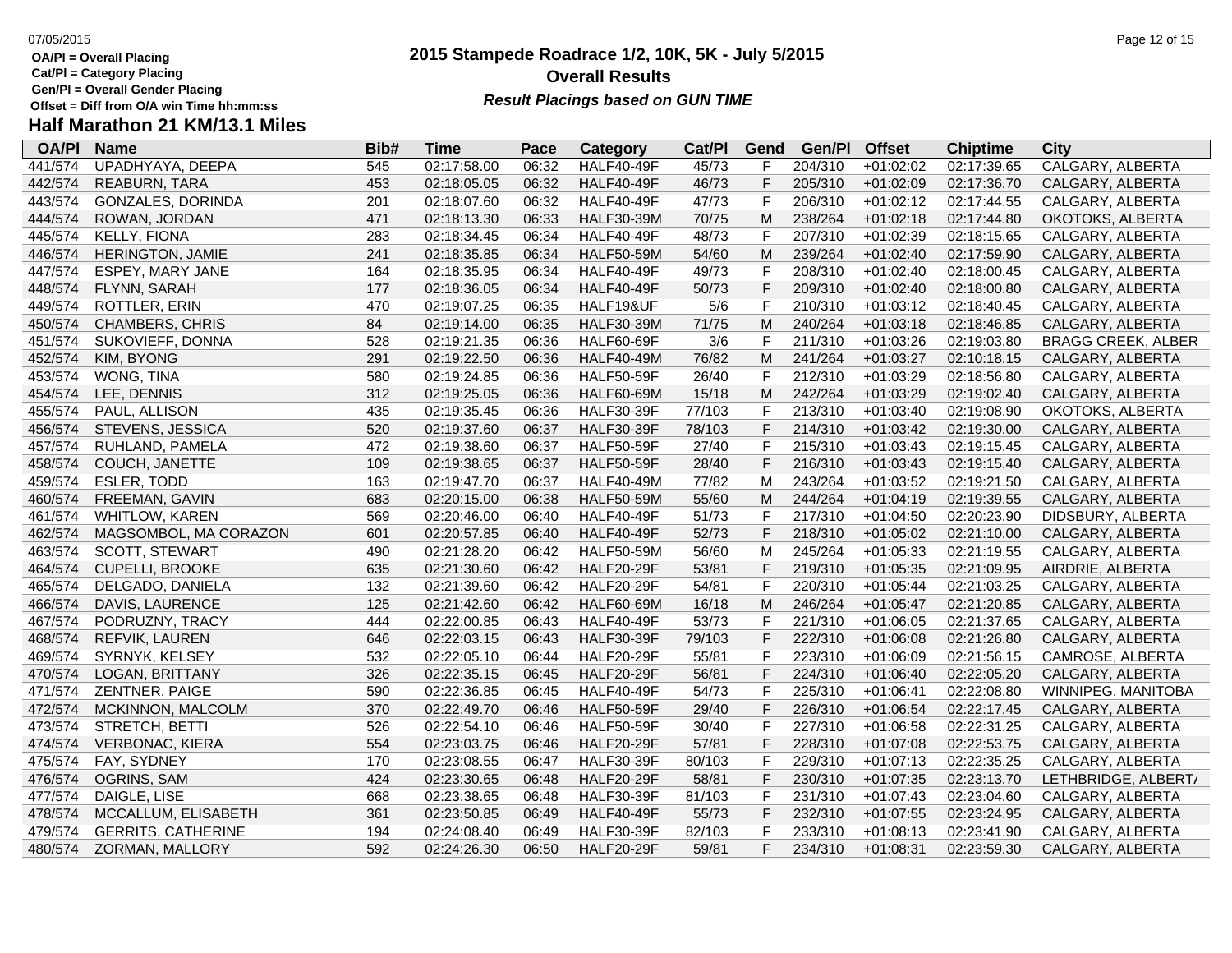**Cat/Pl = Category Placing**

**Gen/Pl = Overall Gender Placing**

### **2015 Stampede Roadrace 1/2, 10K, 5K - July 5/2015** 07/05/2015 Page 13 of 15 **Overall Results Result Placings based on GUN TIME**

| <b>OA/PI</b> | <b>Name</b>               | Bib# | Time        | Pace  | Category          | Cat/PI | Gend         | Gen/Pl  | <b>Offset</b> | <b>Chiptime</b> | City                      |
|--------------|---------------------------|------|-------------|-------|-------------------|--------|--------------|---------|---------------|-----------------|---------------------------|
| 481/574      | <b>FAIRBARN, RYLEE</b>    | 167  | 02:24:26.60 | 06:50 | <b>HALF20-29F</b> | 60/81  | F            | 235/310 | $+01:08:31$   | 02:24:37.25     | SASKATOON, SASKAT(        |
| 482/574      | ROBINSON, HELEN           | 463  | 02:24:55.45 | 06:52 | <b>HALF40-49F</b> | 56/73  | F            | 236/310 | $+01:09:00$   | 02:24:34.90     | OKOTOKS, ALBERTA          |
| 483/574      | MOSER, SHERRY             | 405  | 02:24:55.65 | 06:52 | <b>HALF60-69F</b> | 4/6    | F            | 237/310 | $+01:09:00$   | 02:24:35.00     | CALGARY, ALBERTA          |
| 484/574      | TINGLEY, DANIELLE         | 539  | 02:24:56.55 | 06:52 | <b>HALF20-29F</b> | 61/81  | F            | 238/310 | $+01:09:01$   | 02:24:36.10     | CALGARY, ALBERTA          |
| 485/574      | <b>GREER, NIKKI</b>       | 211  | 02:25:00.15 | 06:52 | <b>HALF30-39F</b> | 83/103 | F            | 239/310 | $+01:09:05$   | 02:24:48.50     | EDMONTON, ALBERTA         |
| 486/574      | <b>GAUTHIER, JOAN</b>     | 192  | 02:25:20.45 | 06:53 | <b>HALF40-49F</b> | 57/73  | F            | 240/310 | $+01:09:25$   | 02:25:29.55     | OKOTOKS, ALBERTA          |
| 487/574      | <b>GAUTHIER, SARAH</b>    | 613  | 02:25:20.95 | 06:53 | <b>HALF20-29F</b> | 62/81  | $\mathsf F$  | 241/310 | $+01:09:25$   | 02:25:29.00     | CALGARY, ALBERTA          |
| 488/574      | ROBINSON, ANDREA          | 462  | 02:25:30.45 | 06:53 | <b>HALF40-49F</b> | 58/73  | F            | 242/310 | $+01:09:35$   | 02:25:19.20     | CALGARY, ALBERTA          |
| 489/574      | BOBOLO, BRIAN             | 55   | 02:25:33.25 | 06:53 | <b>HALF40-49M</b> | 78/82  | M            | 247/264 | $+01:09:38$   | 02:25:03.55     | ESTEVAN, SASKATCHE        |
| 490/574      | LUO, JENNIFER             | 334  | 02:25:40.50 | 06:54 | <b>HALF20-29F</b> | 63/81  | F            | 243/310 | $+01:09:45$   | 02:25:52.15     | VANCOUVER, BRITISH        |
| 491/574      | QUERALES, EGDALIZ         | 450  | 02:25:48.65 | 06:54 | <b>HALF40-49F</b> | 59/73  | $\mathsf F$  | 244/310 | $+01:09:53$   | 02:25:19.95     | CALGARY, ALBERTA          |
| 492/574      | <b>GENTLES, ROSELYNN</b>  | 193  | 02:26:00.90 | 06:55 | <b>HALF30-39F</b> | 84/103 | F            | 245/310 | $+01:10:05$   | 02:25:31.45     | <b>BUTTE, MONTANA</b>     |
| 493/574      | HEINRICHS, JOSETTE        | 238  | 02:26:16.85 | 06:55 | <b>HALF60-69F</b> | 5/6    | F            | 246/310 | $+01:10:21$   | 02:26:00.60     | CALGARY, ALBERTA          |
| 494/574      | HAYDUK, SHAYLYN           | 234  | 02:26:27.50 | 06:56 | <b>HALF30-39F</b> | 85/103 | F            | 247/310 | $+01:10:32$   | 02:26:05.15     | CALGARY, ALBERTA          |
| 495/574      | <b>SCHNELL, MEAGHAN</b>   | 648  | 02:26:32.75 | 06:56 | <b>HALF20-29F</b> | 64/81  | F            | 248/310 | $+01:10:37$   | 02:26:15.60     | CALGARY, ALBERTA          |
| 496/574      | <b>BRADFIELD, TRINITY</b> | 63   | 02:27:03.15 | 06:58 | <b>HALF30-39F</b> | 86/103 | F            | 249/310 | $+01:11:08$   | 02:26:28.90     | WEST KELOWNA, BRIT        |
| 497/574      | STEWART, SARAH            | 523  | 02:27:15.95 | 06:58 | <b>HALF20-29F</b> | 65/81  | F            | 250/310 | $+01:11:20$   | 02:26:54.30     | REGINA, SASKATCHEV        |
| 498/574      | ALEXANDER, SABIN          | 20   | 02:27:25.00 | 06:59 | <b>HALF30-39M</b> | 72/75  | M            | 248/264 | $+01:11:29$   | 02:13:39.70     | CALGARY, ALBERTA          |
| 499/574      | KAMIS, FATAN              | 274  | 02:27:26.85 | 06:59 | <b>HALF20-29F</b> | 66/81  | F            | 251/310 | $+01:11:31$   | 02:27:14.85     | CALGARY, ALBERTA          |
| 500/574      | KERSHAW, DEBORAH BUNNY    | 662  | 02:27:26.95 | 06:59 | <b>HALF30-39F</b> | 87/103 | F            | 252/310 | $+01:11:31$   | 02:26:58.05     | EDMONTON, ALBERTA         |
| 501/574      | LEE, TERRY                | 617  | 02:27:49.45 | 07:00 | <b>HALF50-59F</b> | 31/40  | $\mathsf{F}$ | 253/310 | $+01:11:54$   | 02:27:26.40     | CALGARY, ALBERTA          |
| 502/574      | URSULESCU, STEPHEN        | 548  | 02:28:00.20 | 07:00 | <b>HALF40-49M</b> | 79/82  | M            | 249/264 | $+01:12:05$   | 02:27:20.45     | CALGARY, ALBERTA          |
| 503/574      | <b>BEERS, LORIE</b>       | 39   | 02:28:12.15 | 07:01 | <b>HALF50-59F</b> | 32/40  | $\mathsf F$  | 254/310 | $+01:12:17$   | 02:28:00.30     | NEW YORK, NEW YORI        |
| 504/574      | UMPHERVILLE, SANDY        | 544  | 02:28:13.10 | 07:01 | <b>HALF50-59F</b> | 33/40  | F            | 255/310 | $+01:12:17$   | 02:27:38.25     | CALGARY, ALBERTA          |
| 505/574      | HARRISON, LINNAEA         | 718  | 02:28:21.05 | 07:01 | <b>HALF30-39F</b> | 88/103 | F            | 256/310 | $+01:12:25$   | 02:27:47.45     | CALGARY,                  |
| 506/574      | DAVIS, SCARLETT           | 126  | 02:28:32.65 | 07:02 | <b>HALF20-29F</b> | 67/81  | F            | 257/310 | $+01:12:37$   | 02:28:41.55     | LETHBRIDGE, ALBERT/       |
| 507/574      | MCDONALD, KIMBERLEY       | 366  | 02:28:36.25 | 07:02 | <b>HALF50-59F</b> | 34/40  | F            | 258/310 | $+01:12:41$   | 02:28:06.25     | <b>GOLDEN, BRITISH CO</b> |
| 508/574      | COBURN, ALEXANDRA         | 99   | 02:28:43.50 | 07:02 | <b>HALF30-39F</b> | 89/103 | F            | 259/310 | $+01:12:48$   | 02:28:22.50     | CALGARY, ALBERTA          |
| 509/574      | PENG, YI-JYUN             | 436  | 02:28:53.20 | 07:03 | <b>HALF30-39F</b> | 90/103 | F            | 260/310 | $+01:12:58$   | 02:29:05.10     | CALGARY, ALBERTA          |
| 510/574      | HERNANDEZ ROMANO, FABIOLA | 714  | 02:30:00.35 | 07:06 | <b>HALF30-39F</b> | 91/103 | $\mathsf F$  | 261/310 | $+01:14:05$   | 02:29:24.85     | CALGARY, ALBERTA          |
| 511/574      | KHULLER, JESSICA          | 287  | 02:30:51.55 | 07:09 | <b>HALF30-39F</b> | 92/103 | F            | 262/310 | $+01:14:56$   | 02:30:39.50     | CALGARY, ALBERTA          |
| 512/574      | MCDONALD, JOHN            | 365  | 02:30:52.20 | 07:09 | <b>HALF50-59M</b> | 57/60  | M            | 250/264 | $+01:14:57$   | 02:30:56.15     | CALGARY, ALBERTA          |
| 513/574      | SCOTT, SHARLENE           | 489  | 02:31:32.85 | 07:10 | <b>HALF50-59F</b> | 35/40  | $\mathsf F$  | 263/310 | $+01:15:37$   | 02:31:15.10     | CALGARY, ALBERTA          |
| 514/574      | KILDARE, CAROLYN          | 290  | 02:32:34.35 | 07:13 | <b>HALF40-49F</b> | 60/73  | F            | 264/310 | $+01:16:39$   | 02:32:07.65     | CALGARY, ALBERTA          |
| 515/574      | CONWAY, SHANNON           | 105  | 02:33:22.20 | 07:16 | <b>HALF20-29F</b> | 68/81  | F            | 265/310 | $+01:17:27$   | 02:33:16.65     | OKOTOKS, ALBERTA          |
| 516/574      | <b>HAMILTON, CHRIS</b>    | 226  | 02:34:07.85 | 07:18 | <b>HALF30-39M</b> | 73/75  | M            | 251/264 | $+01:18:12$   | 02:34:14.40     | CALGARY, ALBERTA          |
| 517/574      | FAYYAZ, SARAH             | 711  | 02:34:45.75 | 07:20 | <b>HALF40-49F</b> | 61/73  | $\mathsf F$  | 266/310 | $+01:18:50$   | 02:34:14.50     | CALGARY, AB               |
| 518/574      | BEVER, JENNA              | 634  | 02:36:22.30 | 07:24 | <b>HALF20-29F</b> | 69/81  | F            | 267/310 | $+01:20:27$   | 02:36:02.60     | CALGARY, ALBERTA          |
| 519/574      | CHAN, VICKI               | 86   | 02:36:23.90 | 07:24 | <b>HALF20-29F</b> | 70/81  | F            | 268/310 | $+01:20:28$   | 02:36:35.85     | EDMONTON, ALBERTA         |
| 520/574      | <b>SCOTT, ROBERT</b>      | 488  | 02:36:43.50 | 07:25 | <b>HALF40-49M</b> | 80/82  | M            | 252/264 | $+01:20:48$   | 02:36:53.30     | CALGARY, ALBERTA          |
|              |                           |      |             |       |                   |        |              |         |               |                 |                           |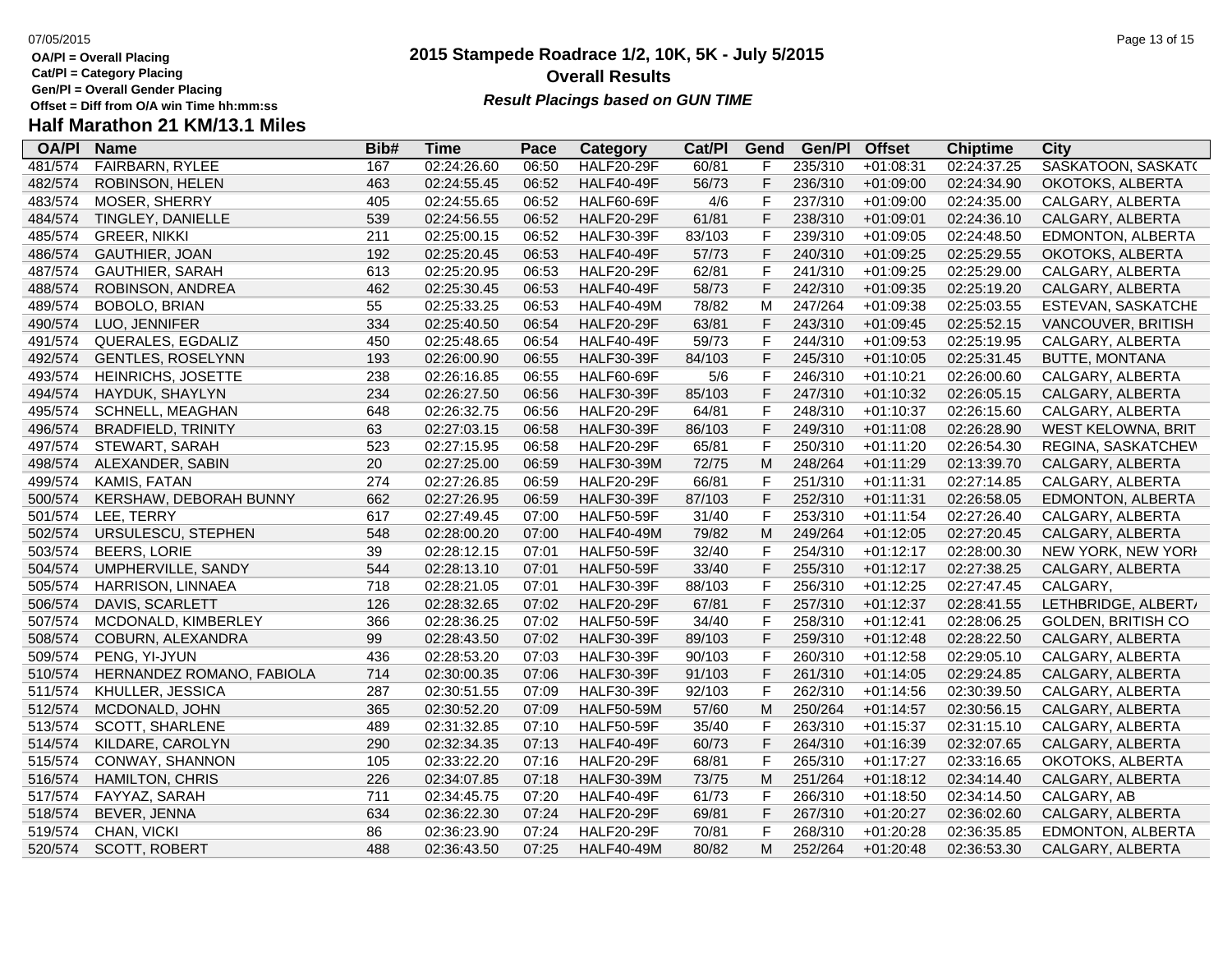**Cat/Pl = Category Placing**

**Gen/Pl = Overall Gender Placing**

# **Half Marathon 21 KM/13.1 Miles**

| <b>OA/PI</b> | <b>Name</b>            | Bib# | <b>Time</b> | Pace  | <b>Category</b>   | Cat/Pl  | Gend | Gen/Pl  | <b>Offset</b> | <b>Chiptime</b> | <b>City</b>             |
|--------------|------------------------|------|-------------|-------|-------------------|---------|------|---------|---------------|-----------------|-------------------------|
| 521/574      | <b>CROWDER, CIGIE</b>  | 117  | 02:36:52.35 | 07:26 | <b>HALF30-39F</b> | 93/103  | F    | 269/310 | $+01:20:57$   | 02:37:05.20     | <b>CALGARY, ALBERTA</b> |
| 522/574      | MURRAY, GORDON         | 716  | 02:37:03.50 | 07:26 | <b>HALF50-59M</b> | 58/60   | M    | 253/264 | $+01:21:08$   | 02:36:40.65     | CALGARY,                |
| 523/574      | NELSON, JENNIFER       | 411  | 02:37:03.65 | 07:26 | HALF40-49F        | 62/73   | F    | 270/310 | $+01:21:08$   | 02:36:40.80     | OKOTOKS, ALBERTA        |
| 524/574      | SCHOFIELD, JO-ANNE     | 484  | 02:37:25.35 | 07:27 | HALF40-49F        | 63/73   | F    | 271/310 | $+01:21:30$   | 02:37:32.30     | CALGARY, ALBERTA        |
| 525/574      | JAQUES, CORTNEY        | 719  | 02:37:54.15 | 07:29 | <b>HALF30-39F</b> | 94/103  | F    | 272/310 | $+01:21:59$   | 02:37:20.60     | CALGARY,                |
| 526/574      | SMITH, LINDA           | 505  | 02:38:46.20 | 07:31 | <b>HALF60-69F</b> | 6/6     | F    | 273/310 | $+01:22:51$   | 02:38:12.65     | CALGARY, ALBERTA        |
| 527/574      | STEEL, CARMELLE        | 518  | 02:39:06.85 | 07:32 | HALF40-49F        | 64/73   | F    | 274/310 | $+01:23:11$   | 02:39:15.20     | CLARESHOLM, ALBERT      |
| 528/574      | HUXTABLE, SHANNON      | 260  | 02:41:08.35 | 07:38 | <b>HALF30-39F</b> | 95/103  | F    | 275/310 | $+01:25:13$   | 02:40:54.70     | CALGARY, ALBERTA        |
| 529/574      | GARSTAD, TINA          | 191  | 02:41:13.65 | 07:38 | HALF40-49F        | 65/73   | F    | 276/310 | $+01:25:18$   | 02:40:45.55     | CALGARY, ALBERTA        |
| 530/574      | COYLE, KEVAN           | 114  | 02:41:25.35 | 07:39 | <b>HALF20-29M</b> | 23/25   | M    | 254/264 | $+01:25:30$   | 02:40:55.90     | CALGARY, ALBERTA        |
| 531/574      | SAYERS, LEANNE         | 481  | 02:41:33.45 | 07:39 | <b>HALF20-29F</b> | 71/81   | F    | 277/310 | $+01:25:38$   | 02:41:01.45     | STONEY PLAIN, ALBER     |
| 532/574      | NARDONE, CRAIG         | 619  | 02:42:27.60 | 07:41 | <b>HALF60-69M</b> | 17/18   | M    | 255/264 | $+01:26:32$   | 02:42:36.75     | CALGARY, ALBERTA        |
| 533/574      | NIXON, RICH            | 418  | 02:42:30.65 | 07:42 | <b>HALF40-49M</b> | 81/82   | M    | 256/264 | $+01:26:35$   | 02:42:20.20     | AIRDRIE, ALBERTA        |
| 534/574      | BETTERIDGE, ROBERT     | 623  | 02:44:17.55 | 07:47 | <b>HALF40-49M</b> | 82/82   | M    | 257/264 | $+01:28:22$   | 02:44:30.20     | CALGARY, ALBERTA        |
| 535/574      | CLEARY, DEVIN          | 95   | 02:45:03.05 | 07:49 | <b>HALF20-29F</b> | 72/81   | F    | 278/310 | $+01:29:07$   | 02:44:44.00     | ORANGEVILLE, ONTAR      |
| 536/574      | SHERWICK, SHELBY       | 497  | 02:46:52.90 | 07:54 | <b>HALF20-29F</b> | 73/81   | F    | 279/310 | $+01:30:57$   | 02:47:04.35     | STRATHMORE, ALBER       |
| 537/574      | <b>TOOMBS, HEATHER</b> | 542  | 02:49:17.85 | 08:01 | <b>HALF20-29F</b> | 74/81   | F    | 280/310 | $+01:33:22$   | 02:48:58.80     | CALGARY, ALBERTA        |
| 538/574      | HAZZARD, SAMANTHA      | 235  | 02:49:28.95 | 08:01 | HALF40-49F        | 66/73   | F    | 281/310 | $+01:33:33$   | 02:49:13.65     | CALGARY, ALBERTA        |
| 539/574      | HALL, JEN              | 221  | 02:49:29.40 | 08:01 | <b>HALF30-39F</b> | 96/103  | F    | 282/310 | $+01:33:34$   | 02:49:12.85     | NANTON, ALBERTA         |
| 540/574      | HYNES, LAINA           | 261  | 02:49:29.85 | 08:01 | <b>HALF30-39F</b> | 97/103  | F    | 283/310 | $+01:33:34$   | 02:48:40.35     | CALGARY, ALBERTA        |
| 541/574      | SCHAFF, LESLIE         | 603  | 02:49:45.45 | 08:02 | <b>HALF30-39F</b> | 98/103  | F    | 284/310 | $+01:33:50$   | 02:49:54.15     | AIRDRIE, ALBERTA        |
| 542/574      | CABRERA, JOANNE        | 76   | 02:49:53.35 | 08:03 | <b>HALF50-59F</b> | 36/40   | F    | 285/310 | $+01:33:58$   | 02:50:04.25     | CALGARY, ALBERTA        |
| 543/574      | <b>HEWITT, KAREN</b>   | 243  | 02:51:53.10 | 08:08 | <b>HALF50-59F</b> | 37/40   | F    | 286/310 | $+01:35:57$   | 02:51:18.55     | CALGARY, ALBERTA        |
| 544/574      | BRANDWAGT, JOHN        | 66   | 02:52:08.10 | 08:09 | <b>HALF50-59M</b> | 59/60   | M    | 258/264 | $+01:36:12$   | 02:52:18.15     | CALGARY, ALBERTA        |
| 545/574      | GOGOL, BRITTANY        | 709  | 02:52:23.55 | 08:10 | <b>HALF20-29F</b> | 75/81   | F    | 287/310 | $+01:36:28$   | 02:51:47.50     | CALGARY, AB             |
| 546/574      | WOODS, KELSEY          | 583  | 02:53:03.25 | 08:12 | <b>HALF20-29F</b> | 76/81   | F    | 288/310 | $+01:37:08$   | 02:53:11.65     | CALGARY, ALBERTA        |
| 547/574      | ORR, JORDAN            | 429  | 02:53:04.30 | 08:12 | <b>HALF20-29M</b> | 24/25   | M    | 259/264 | $+01:37:09$   | 02:53:13.55     | CALGARY, ALBERTA        |
| 548/574      | <b>WISCOMBE, MARK</b>  | 577  | 02:53:55.35 | 08:14 | <b>HALF30-39M</b> | 74/75   | M    | 260/264 | $+01:38:00$   | 02:54:04.90     | EDMONTON, ALBERTA       |
| 549/574      | DAVIES, KATHRYN        | 715  | 02:54:44.90 | 08:16 | HALF40-49F        | 67/73   | F    | 289/310 | $+01:38:49$   | 02:54:56.85     | EDMONTON, AB            |
| 550/574      | FREEBURN, EMMA         | 185  | 02:55:37.05 | 08:19 | <b>HALF20-29F</b> | 77/81   | F    | 290/310 | $+01:39:41$   | 02:55:48.50     | CALGARY, ALBERTA        |
| 551/574      | <b>CLARK, JENNIFER</b> | 93   | 02:56:38.50 | 08:22 | <b>HALF40-49F</b> | 68/73   | F    | 291/310 | $+01:40:43$   | 02:56:06.60     | PALMS SPRINGS, CALI     |
| 552/574      | KANSKI, AUDRA          | 276  | 02:57:10.25 | 08:23 | <b>HALF30-39F</b> | 99/103  | F    | 292/310 | $+01:41:15$   | 02:56:47.35     | CALGARY, ALBERTA        |
| 553/574      | <b>BERTSCH, LARA</b>   | 47   | 03:02:28.60 | 08:38 | <b>HALF30-39F</b> | 100/103 | F    | 293/310 | $+01:46:33$   | 03:02:40.85     | CALGARY, ALBERTA        |
| 554/574      | MILLER, VANESSA        | 390  | 03:02:33.20 | 08:39 | <b>HALF20-29F</b> | 78/81   | F    | 294/310 | $+01:46:38$   | 03:01:58.95     | CALGARY, ALBERTA        |
| 555/574      | SJOQUIST, ANGELA       | 499  | 03:02:33.70 | 08:39 | <b>HALF30-39F</b> | 101/103 | F    | 295/310 | $+01:46:38$   | 03:01:59.30     | KELOWNA, BRITISH CC     |
| 556/574      | MCNAUGHTON, MICHELLE   | 375  | 03:03:23.05 | 08:41 | <b>HALF30-39F</b> | 102/103 | F    | 296/310 | $+01:47:27$   | 03:03:16.60     | CALGARY, ALBERTA        |
| 557/574      | CLEARY, MAUREEN        | 96   | 03:03:25.70 | 08:41 | <b>HALF50-59F</b> | 38/40   | F    | 297/310 | $+01:47:30$   | 03:03:05.80     | ORANGEVILLE, ONTAR      |
| 558/574      | <b>BEERS, NATALIE</b>  | 40   | 03:03:40.45 | 08:42 | <b>HALF20-29F</b> | 79/81   | F    | 298/310 | $+01:47:45$   | 03:03:17.25     | CALGARY, ALBERTA        |
| 559/574      | <b>BHALLA, ACHALA</b>  | 50   | 03:05:09.80 | 08:46 | <b>HALF40-49F</b> | 69/73   | F    | 299/310 | $+01:49:14$   | 03:05:21.25     | CALGARY, ALBERTA        |
| 560/574      | WOWK, AMANDA           | 584  | 03:05:18.95 | 08:46 | HALF19&UF         | 6/6     | F    | 300/310 | $+01:49:23$   | 03:05:32.15     | EDMONTON, ALBERTA       |
|              |                        |      |             |       |                   |         |      |         |               |                 |                         |

## **2015 Stampede Roadrace 1/2, 10K, 5K - July 5/2015 Overall Results**

**Result Placings based on GUN TIME**